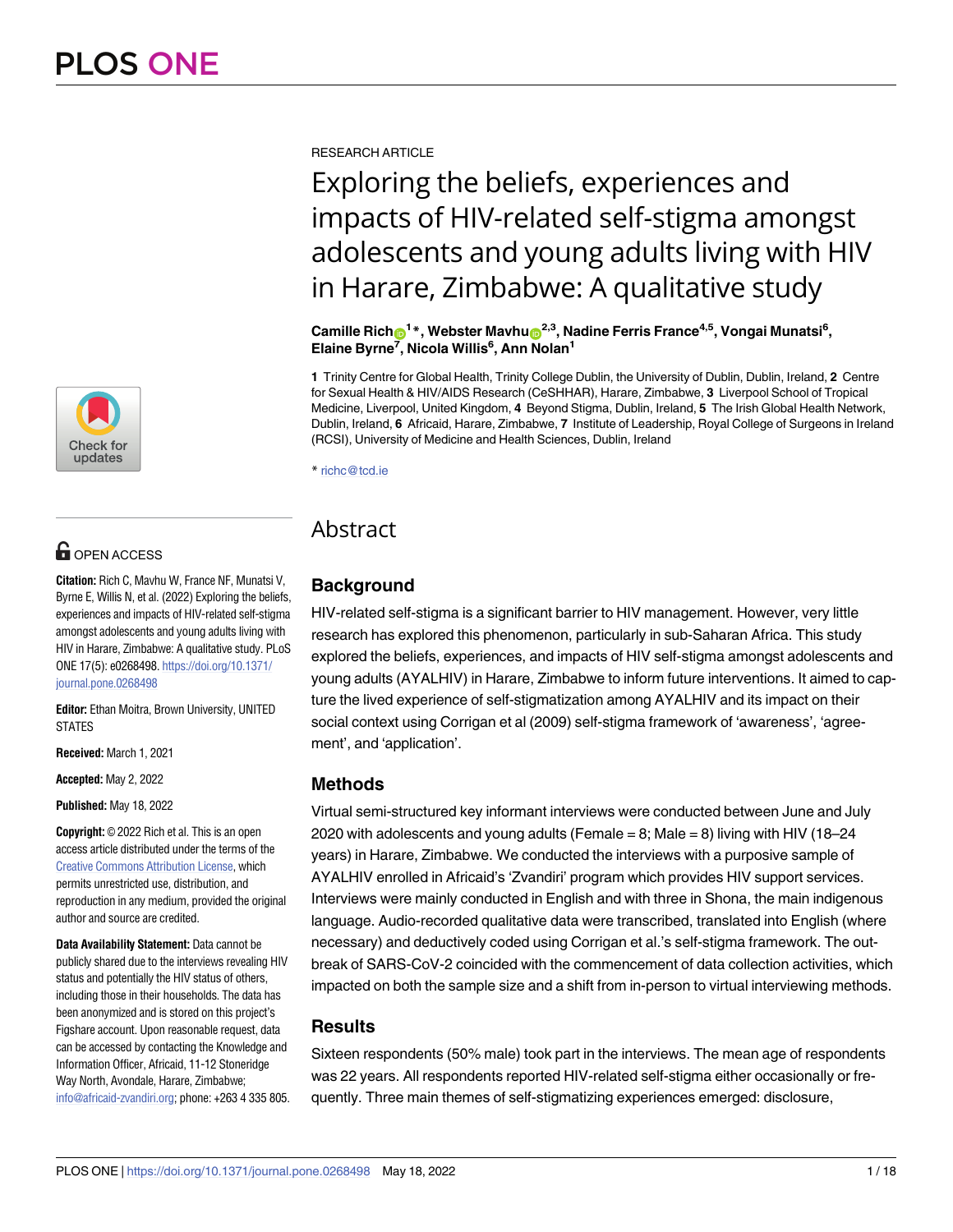<span id="page-1-0"></span>**Funding:** The author(s) received no specific funding for this work.

**Competing interests:** The authors have declared that no competing interests exist.

relationships, and isolation. These themes were then analyzed within the self-stigma development framework by Corrigan et al. (2009) known as 'the three As': awareness, agreement, and application of self-stigmatizing thoughts. Respondents' experiences of selfstigma reportedly led to poor well-being and decreased mental and physical health. Gendered experiences and coping mechanisms of self-stigma were reported. Data suggested that context is key in the way that HIV is understood and how it then impacts the way people living with HIV (PLHIV) live with, and experience, HIV.

# **Conclusions**

HIV-related negative self-perceptions were described by all respondents in this study, associated with self-stigmatizing beliefs that adversely affected respondents' quality of life. Study findings supported Corrigan et al.'s framework on how to identify self-stigma and was a useful lens through which to understand HIV-related self-stigma among young people in Harare. Study findings highlight the need for interventions targeting PLHIV and AYALHIV to be context relevant if they are to build individual resilience, while working concurrently with sociopolitical and systemic approaches that challenge attitudes to HIV at the wider societal levels. Finally, the gendered experiences of self-stigma point to the intersecting layers of selfstigma that are likely to be felt by particularly marginalized populations living with HIV and should be further explored.

# **Introduction**

Stigma is a significant barrier to HIV treatment and management [\[1,](#page-14-0) [2](#page-14-0)]. HIV remains a highly stigmatized condition because of what are considered high risk or taboo behaviors associated with its transmission, such as multiple and concurrent sexual partnerships, homosexual intercourse, drug use and sex work  $[3-6]$ . HIV-related stigma can be experienced as social or internalized self-stigma [[7](#page-15-0)]. Social stigma is the outward discrimination towards people living with HIV (PLHIV) [[8](#page-15-0)]. Self-stigma on the other hand, is experiencing negative judgements towards oneself resulting in feelings of worthlessness, shame and emotional distress [[9\]](#page-15-0). For example, a self-stigmatizing thought is, 'I will never have a future because I am worthless and not good enough.' There is little research on self-stigma and how it impacts different population groups living with HIV [\[10\]](#page-15-0). As a result, this study focuses on the beliefs and experiences of HIV selfstigma amongst young adults living with HIV in Harare, Zimbabwe, an area deeply affected by the HIV/AIDS epidemic.

Corrigan et al. (2009) identify three steps of self-stigmatization [[11](#page-15-0)]. First, one has to have an awareness of a stereotype or negative perception. Then one has to agree with those beliefs, and finally, apply them onto one's self  $[11]$  $[11]$  $[11]$ . This process is described as the three A's of selfstigmatization, which are awareness, agreement, and application [\[11\]](#page-15-0).

While social stigma has been the primary focus of HIV stigma research, much less is known about HIV-related self-stigma [[10](#page-15-0)]. Studies have suggested that HIV-related self-stigma can have detrimental physical and mental effects on PLHIV [[12](#page-15-0)]. Research has shown that HIVrelated self-stigma can result in non-adherence to HIV medication, lower quality of life and poor mental health [\[13,](#page-15-0) [14\]](#page-15-0). A systematic review found that HIV-related stigma undermined antiretroviral therapy (ART) adherence by compromising general psychological processes (e.g. adaptive coping and social support), and 24/33 (73%) studies reported an association between HIV stigma and ART non-adherence [[15](#page-15-0)].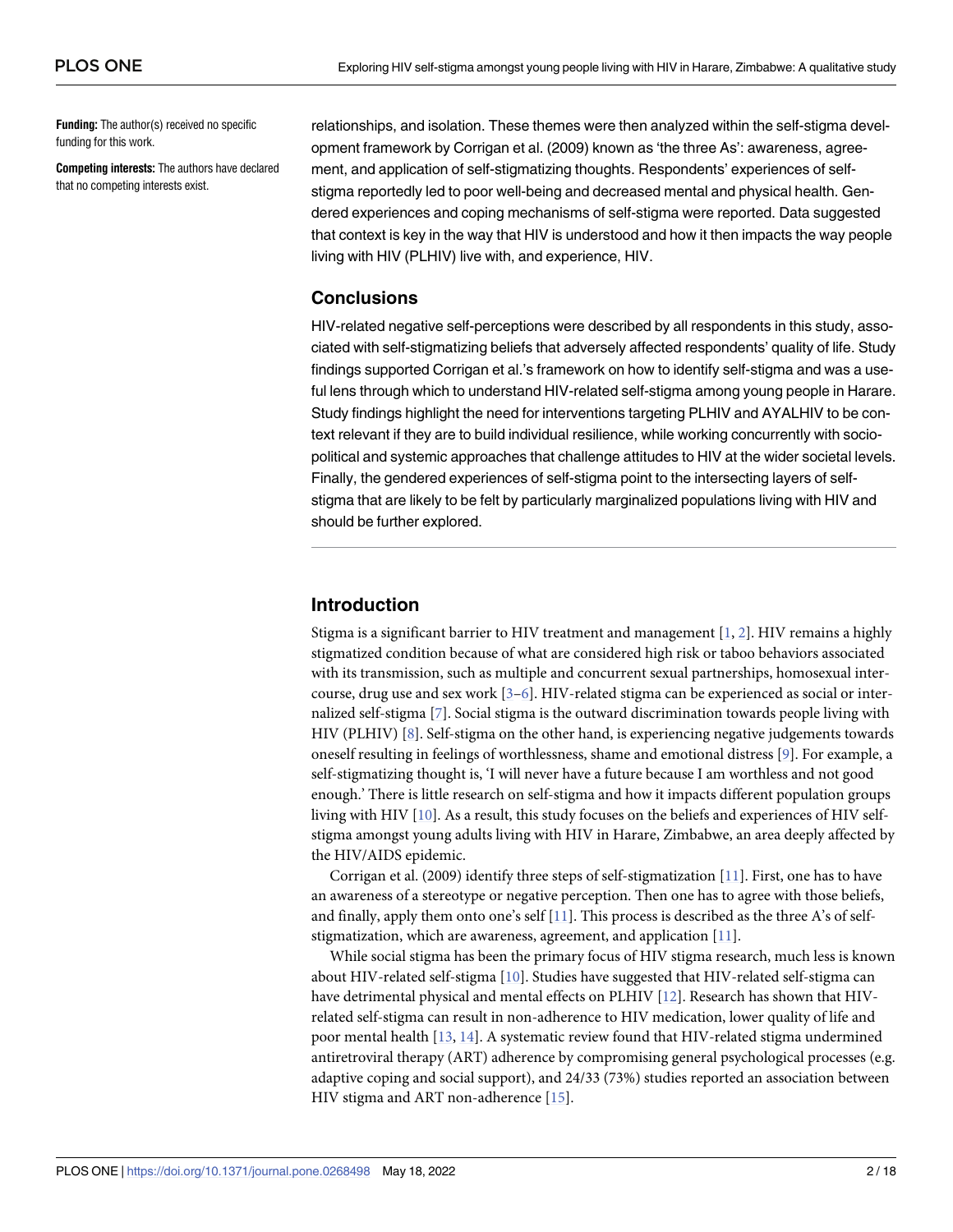<span id="page-2-0"></span>Researchers found that self-stigma can be experienced almost three times more than social stigma, demonstrating a need to both better understand and address this phenomenon [\[16](#page-15-0)]. Data suggest that self-stigma among PLHIV intersects with age, gender and personal experiences [\[17\]](#page-15-0).

#### **Self-stigma within Zimbabwean/sub-Saharan context**

Over 1.4 million people are living with HIV in Zimbabwe and the adult prevalence rate of HIV is 12.7% [\[18,](#page-15-0) [19\]](#page-15-0). Young adults have been identified as a critical population affected by HIV and one third of all new infections in Zimbabwe are currently among people aged 15–24 years old [\[18,](#page-15-0) [19\]](#page-15-0). These young PLHIV can internalize negative stereotypes associated with HIV and experience feelings of isolation, negative self-image, worthlessness and suicidal thoughts [[12](#page-15-0)].

Previous research conducted in Zimbabwe showed that adolescents living with HIV (ALHIV) in Zimbabwe are particularly affected by stigma and self-stigma [[20–22\]](#page-15-0). This report stated that 73% of ALHIV experienced stigma that affected their medication adherence and 47% had virological failure [[22](#page-15-0)]. The stigma experiences reported included abuse, negative self-perception, neglect, social isolation, and discrimination [\[22\]](#page-15-0). Additionally, some of the indigenous terms used to identify PLHIV include derogatory terms that translate into "dead one" or "plagued" [[23](#page-15-0)]. This linguistic phenomenon reinforces an unfavorable and hopeless view of HIV [\[23\]](#page-15-0).

Self-stigma contributes to high drop-out rates from HIV treatment and support programs among young people, leading to increased morbidity and mortality [[22](#page-15-0), [24](#page-15-0), [25](#page-15-0)]. Self-stigma can cause PLHIV to refrain from HIV testing, default on their medication, avoid going to health clinics and experience mental health problems, which increases negative health outcomes [[26](#page-15-0)]. It is particularly critical to address HIV-related self-stigma in sub-Saharan Africa, a region home to 85% of the world's adolescents living with HIV and the only population with increasing mortality rates [[24](#page-15-0), [27](#page-15-0), [28](#page-16-0)].

#### **Study focus and rationale**

This research explored beliefs, experiences and impacts of HIV-related self-stigma amongst older adolescents and young adults (18–24 years) in Harare, a group with disproportionately poor HIV clinical and psychosocial outcomes [\[25,](#page-15-0) [27,](#page-15-0) [29\]](#page-16-0). It aimed to understand the experience of self-stigmatization within this population and context through Corrigan's framework of self-stigma: awareness, agreement, and application. This understanding will help inform self-stigma reduction interventions in Zimbabwe and sub-Saharan Africa more widely. Addressing HIV-related stigma in general and self-stigma in particular, is important for improving AYALHIV's clinical and psychosocial outcomes [[12](#page-15-0)].

# **Methods**

#### **Design and setting**

We conducted this qualitative study with adolescents and young adults living with HIV (AYALHIV) (18–24 years) enrolled in Africaid's Zvandiri program, in Harare, Zimbabwe. The Zvandiri (meaning 'As I am') program provides services, counselling, medication, and support to children, adolescents, and young people living with HIV in Zimbabwe and eight other countries [[22](#page-15-0), [30](#page-16-0)]. Zvandiri aims to directly improve the well-being of this population thereby strengthening their engagement with services across the HIV prevention and care cascades [\[22,](#page-15-0) [30\]](#page-16-0). This study used both convenience and purposive sampling to identify respondents as all were participants in the Zvandiri programme and living, as young adults, with HIV. Sixteen respondents were interviewed; 12 (75%) were trained peer supporters known as Community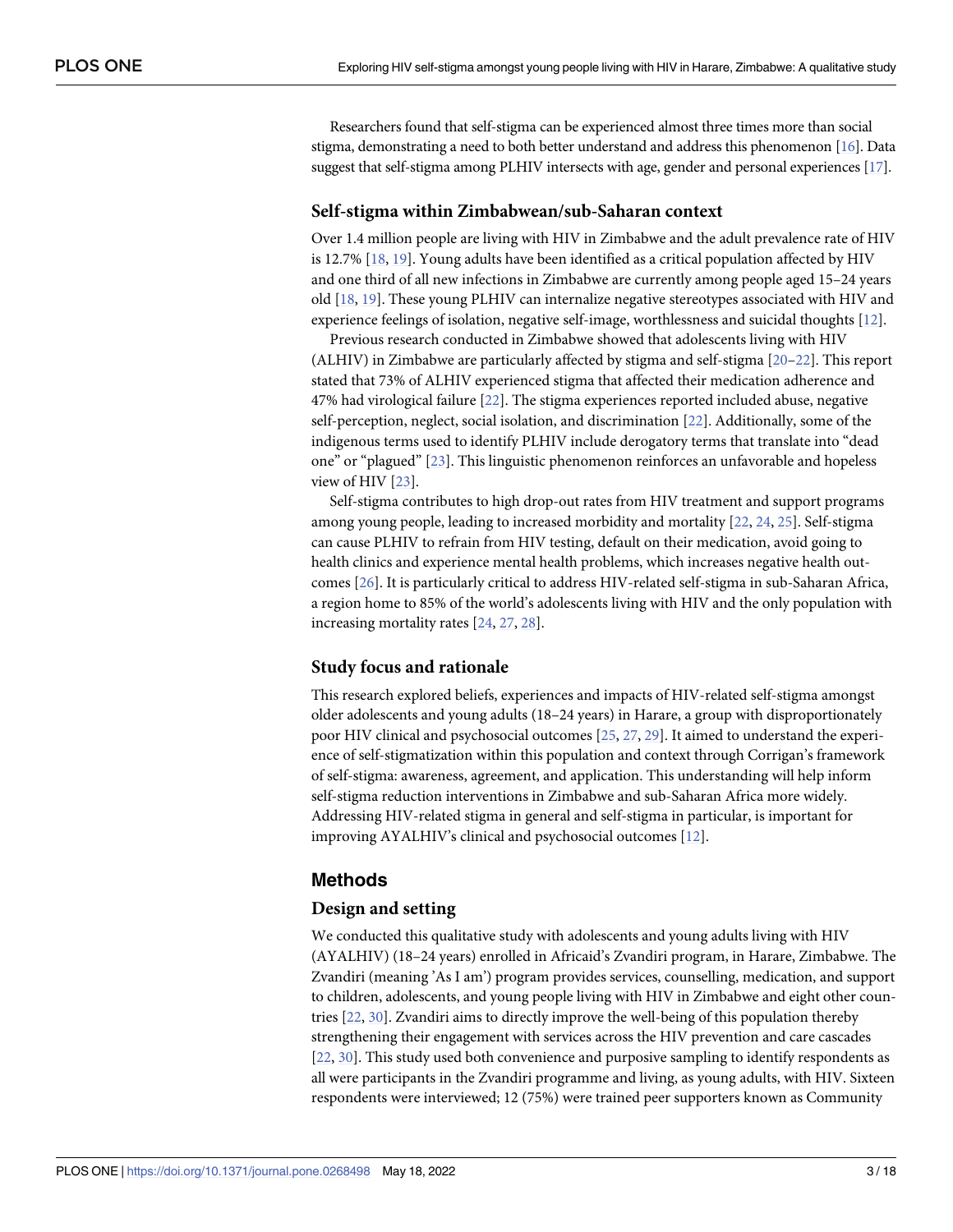<span id="page-3-0"></span>Adolescent Treatment Supporters (CATS) and 4 were beneficiaries (a term used in Zvandiri for those clients who are not CATS). Purposive sampling guided an equal selection of females  $(n = 8)$  and males  $(n = 8)$ . Interviews were conducted between June and July 2020. The outbreak of SARS-CoV-2 coincided with the commencement of data collection activities, which impacted on both the sample size and a shift from in-person to virtual interviewing methods.

#### **Theoretical paradigm and positionality**

Deductive reasoning using Corrigan et al's (2009) self-stigma framework [[11](#page-15-0)] informed the development of the interview guide (see S1 [File\)](#page-14-0). Questions were grouped by the three A's of self-stigma: awareness, agreement, and application in order to efficiently analyze the potential experiences of self-stigma [[11](#page-15-0)]. The interview guide was designed as a flexible semi-structured guide in order to facilitate the emergence of respondents' lived experiences. Therefore, this research was both deductive and inductive. Deductive analysis was used with the self-stigma framework to determine if respondents actually experienced HIV-related self-stigma. The discussions with the respondents were compared to Corrigan et al's (2009) self-stigma framework [\[11\]](#page-15-0) in order to have consistency as to what is considered the experience of self-stigma.

However, an inductive and phenomenological approach was also used to determine the themes within this framework of the beliefs and experiences of HIV-related self-stigma as experienced by the respondents. This inductive approach is rooted in the sociological theory of social constructivism; which understands human experiences as socially created and shaped by a person's engagement with their culture and society [\[31\]](#page-16-0). This paradigm describes reality as unique for different individuals based on how they make sense of the world through a combination of history, social norms, and community interactions [[32](#page-16-0)]. The social constructivist approach interprets the phenomenon of HIV-related self-stigma from the perspective of the respondents and their unique context which helped to develop the sub themes within Corrigan et al's (2009) three A's of self-stigma: awareness, agreement, and application [\[11,](#page-15-0) [32\]](#page-16-0).

As adult researchers, we also employed self-critical epistemological awareness considering how our own perceptions and experiences could potentially influence interpretation of study findings. Out team included Zimbabwean researchers for local and in-depth context, as well as non-Zimbabwean self-stigma experts. We privileged the voices of study respondents and ensured we set aside our own biases to maximise rigour during data analysis, interpretation, and reporting (e.g., through researcher triangulation).

#### **Data collection, processing and analysis**

All interviews were led by CR in English in the presence of Africaid's psychologist (VM) who was known to all research respondents. While the psychologist presence may have had some impact on what the respondents revealed, the familiar support provided by the psychologist ensured the safety and security of respondents and provided immediate emotional support if required. Additionally, the psychologist acted as a live translator in the event that any of the respondents needed to respond in Shona. Any translations were time stamped and recorded in the data.

Due to the COVID-19 pandemic, interviews were conducted virtually through the Zoom video conferencing platform because the lead researcher was unable to travel to Harare. With the support of a travel stipend, respondents came to the Africaid facility and participated in the interviews in a private space. Each interview lasted 30–45 minutes and was recorded with respondents' permission. The recorded interviews were transcribed (and the sections in Shona were translated) verbatim into English.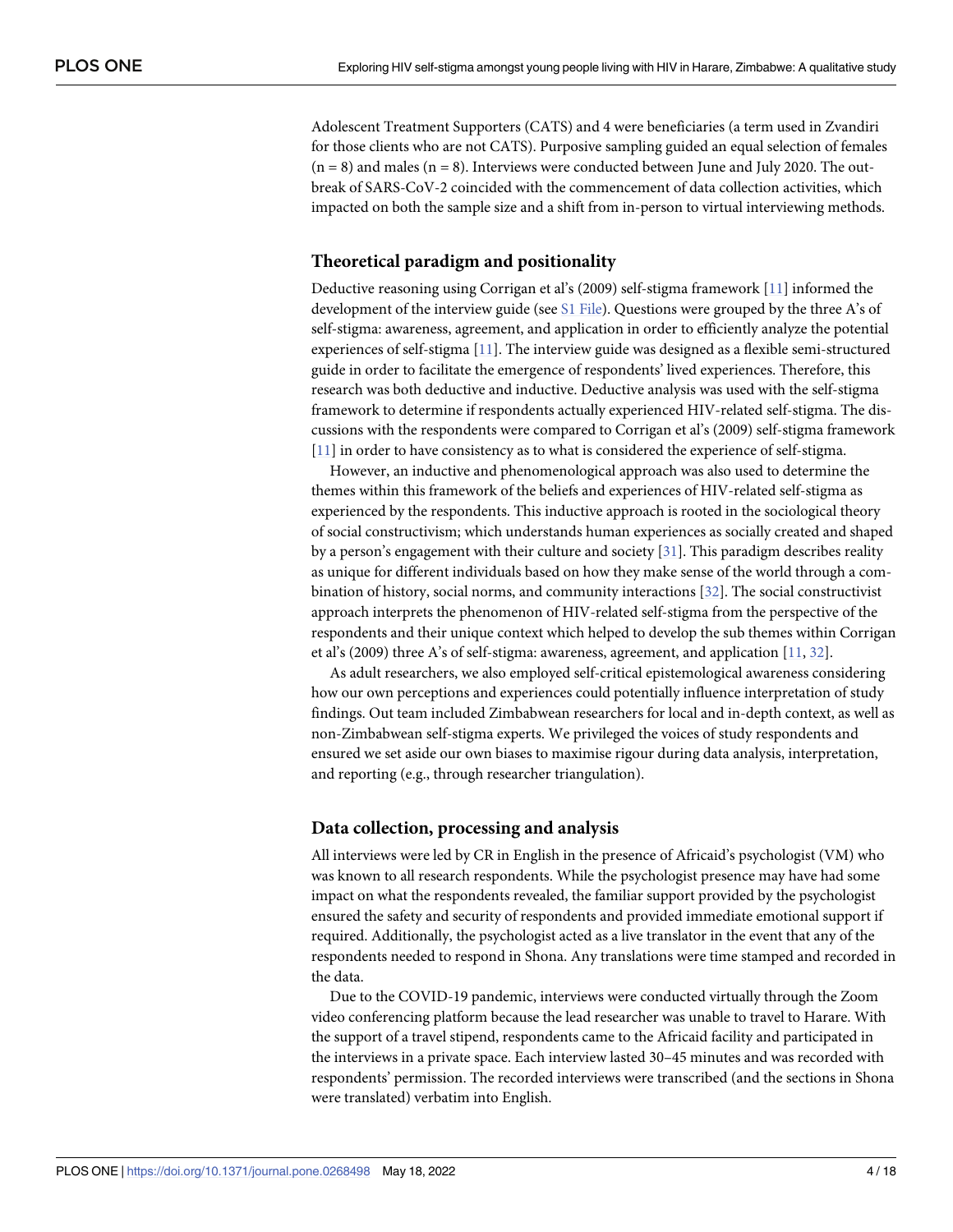<span id="page-4-0"></span>A summary of the discussion was written following each interview. These summaries and weekly analytical meetings amongst the research team informed development of a provisional coding framework. Half of the interviews  $(n = 8)$  were then independently coded by two researchers (CR,WM) using Corrigan et al's (2009) framework [[11](#page-15-0)]. Discrepancies were resolved through discussion (with EB) until consensus was reached. Any additional codes identified from this first set of transcripts were added to the coding framework. Transcripts were entered into NVivo 12 (QSR International, Melbourne, Australia) and fully coded using the modified coding framework; care was taken to identify any additional emerging codes. Codes were grouped and emerging themes were identified and supported with verbatim quotes. For example a theme was 'agreement' with negative judgements and sub themes included: worthlessness, hopelessness, and negative body image.

#### **Ethical considerations**

This study was approved by the Health Policy and Management and Centre for Global Health Research Ethics Committee in the School of Medicine, Trinity College, Dublin (as it was part of a MSc study for CR) and the Medical Research Council of Zimbabwe as the research was being conducted in Zimbabwe (#2604). Africaid provided information leaflets and consent forms to all the respondents at least seven days in advance of interviews. Written and oral informed consent were obtained from all respondents prior to participation. Confidentiality assurances were given during the consent process. Names and other personal identifiers were removed from transcripts before they were analyzed. All information was stored in an approved cloud account that was double password protected and encrypted for protection. Only the lead researcher had access to the account and transcripts unless recorded permission was given to co-researchers. These procedures met the requirements of General Data Protection Regulation (GDPR) in full. Respondents received US\$5 bus fare reimbursements.

# **Results**

#### **Respondent characteristics**

The mean age of respondents was 22 years. Most of the respondents 12/16 (75%), were CATS and equal number of male and female respondents [\(Table](#page-5-0) 1). The majority of respondents, 14/ 16 (88%), disclosed that they were born with HIV.

Corrigan's self- stigmatization framework [[11](#page-15-0)] helped to analyse if the respondents actually experienced self-stigma and if so, what self-stigmatizing beliefs they applied onto themselves and the impacts of that. The data indicated that all the respondents experienced self-stigma (the judgements one has towards oneself including beliefs of worthlessness, hopelessness, and self-blame), but it was not felt all the time. Most of the respondents, 10/16 (63%), experienced self-stigma frequently (4 or more times a week) and 6/10 (37%) self-stigmatized only occasionally (once or twice a week). Study findings were grouped into Corrigan's self- stigmatization framework [[11](#page-15-0)] of the three As: awareness, agreement, and application.

#### **Awareness**

The respondents were very aware of negative community beliefs through cultural norms and personal experiences. Fourteen of the sixteen (88%) respondents disclosed that they were born with HIV and were informed about their status at a young age. Therefore, they reported that they had endured years of discrimination, stigma and prejudiced community beliefs. Even those who were diagnosed much later, two of the sixteen (12%), were old enough to have an understanding of how others perceived PLHIV. They reported hearing gossip and negative comments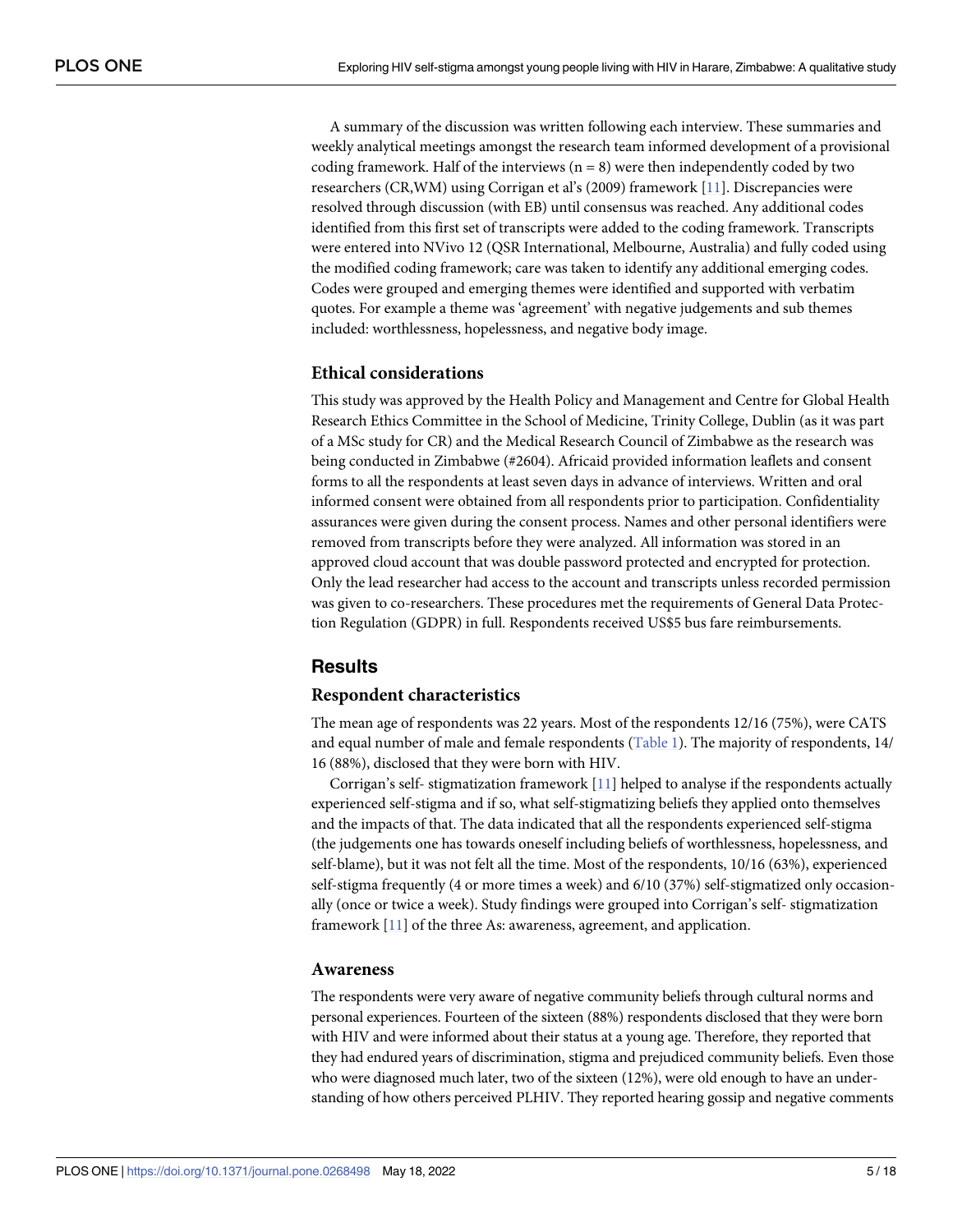| <b>Respondent ID</b> | Age | Female/Male | <b>CATS</b> or Beneficiary |
|----------------------|-----|-------------|----------------------------|
| 01                   | 24  | Female      | CATS                       |
| 02                   | 19  | Male        | CATS                       |
| 03                   | 22  | Female      | Beneficiary                |
| 04                   | 22  | Male        | Beneficiary                |
| 05                   | 24  | Male        | <b>CATS</b>                |
| 06                   | 21  | Female      | CATS                       |
| 07                   | 18  | Female      | Beneficiary                |
| 08                   | 20  | Female      | Beneficiary                |
| 09                   | 22  | Male        | CATS                       |
| 10                   | 24  | Male        | CATS                       |
| 11                   | 23  | Male        | CATS                       |
| 12                   | 24  | Male        | CATS                       |
| 13                   | 24  | Female      | CATS                       |
| 14                   | 24  | Female      | CATS                       |
| 15                   | 22  | Female      | CATS                       |
| 16                   | 21  | Male        | CATS                       |

<span id="page-5-0"></span>**[Table](#page-4-0) 1. Characteristics of respondents in relation to the Zvandiri program (N = 16).**

<https://doi.org/10.1371/journal.pone.0268498.t001>

about PLHIV that made the respondents aware of how their community viewed HIV. Misconceptions about HIV perpetuated the fear and judgements their community had towards PLHIV.

This awareness can come from 'social stigma', meaning open acts of discrimination towards people living with HIV. Respondents reported experiencing discrimination from friends, family, classmates and community members.

"*My Aunt treats me bad when she comes here [Harare]*. *She doesn*'*t even want to sit near me*, *talk to me or even shake hands with me*. *It makes me feel worthless*."

(Participant 6, Female, CATS)

"Like from that time, they didn't want to share like a pen or ruler. And other stuff. And I was *treated like someone who is always sick*"

(Participant 16, Male, CATS)

Awareness did not come exclusively from 'social stigma' and several respondents who had kept their status a secret described how they were aware of their community's negative perception of HIV. They were cognizant of and internalized the mainstream stereotypes about HIV including that PLHIV are unclean, sleeping around, and contagious to touch.

"*In the community it is very difficult because they think HIV is an airborne disease or some*thing. That if you play with someone who is HIV positive that you will end up having AIDS or *something*."

(Participant 2, Male, CATS)

#### **Agreement**

The respondents agreed with several beliefs that underpin HIV stigma and stereotypes. Community beliefs typically include that PLHIV are dying, dirty, immoral, worthless or to blame for their condition [\[33\]](#page-16-0).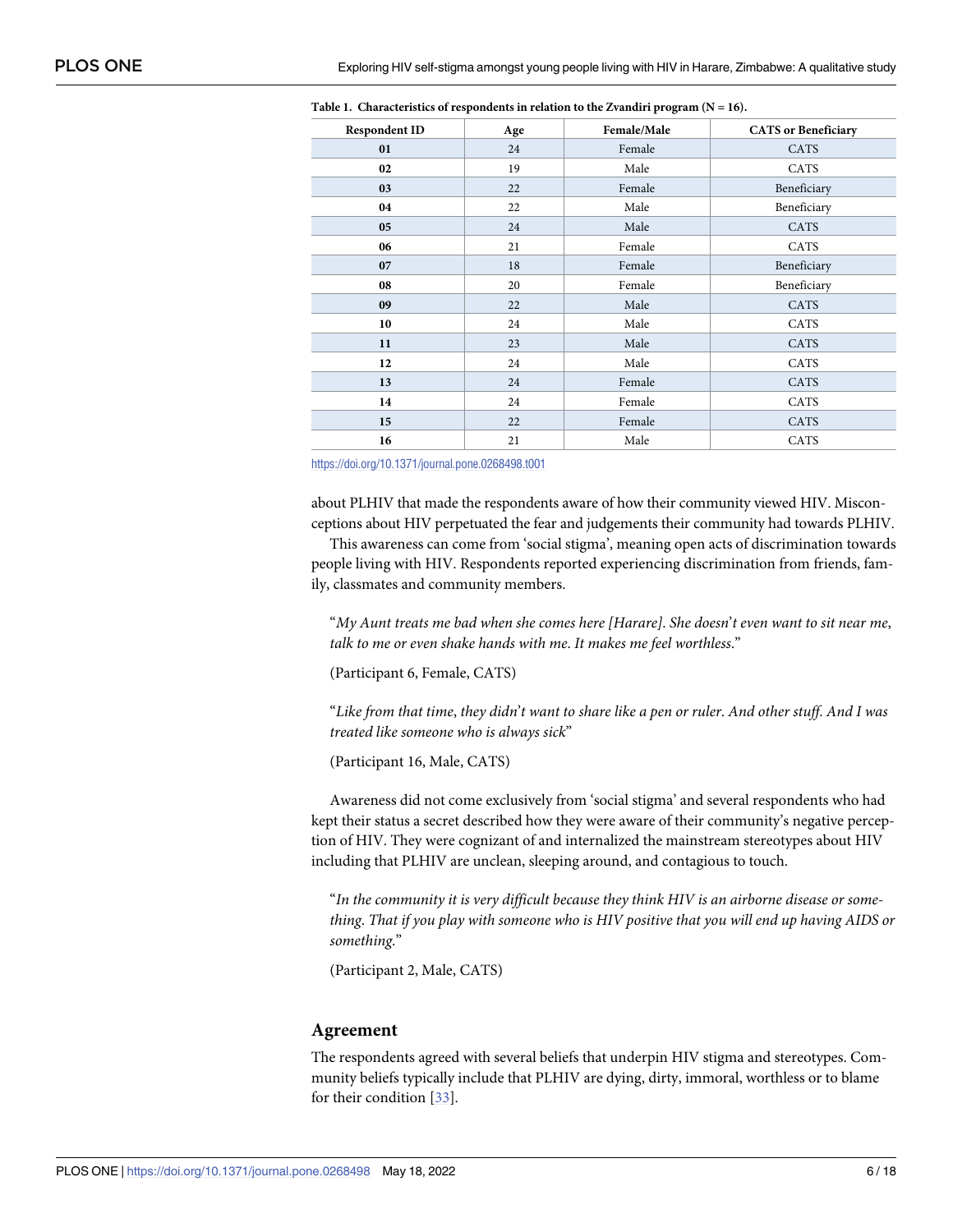"*Yes*, *I sometimes internalize it*, *especially when I am alone*. *I can agree that I am worthless*, *or I can*'*t do certain things*."

(Respondent 13, Female, CATS)

While most of the respondents did not outwardly say that they agreed with these negative beliefs and stereotypes about PLHIV, their responses demonstrated that they did agree with and experienced negative judgements towards themselves. This may be a result of internalizing negative cultural beliefs over time and agreeing with them. The respondents agreed with beliefs of worthlessness, hopelessness, and negative body image.

**Worthlessness.** When respondents were feeling down about their HIV status, they would describe feeling worthless. They reported that these feelings were more intense when they first found out about their status, causing several to become suicidal. Most respondents (88%) had known their HIV status for at least seven years and described that feelings of worthlessness were more prevalent when they first found out their status. However, the belief of worthlessness was still present and impacting their life.

"When I am not positive [towards myself], I just feel I am not worth it. I don't deserve to be on this planet at all. Because sometimes my family the way they treat me, it makes me feel like *I am a burden to them*."

(Respondent 15, Female, CATS)

These feelings of worthlessness have caused suicidal thoughts for many of the respondents. The respondents reported internalizing the belief that PLHIV did not deserve to live. This demonstrates how HIV-related self-stigma can make the respondents feel worthless and confined by their HIV status.

"Honestly, sometimes I wanted to kill myself. I thought why am I living in this world? I don't *have peace*, *I want peace*. *And I want freedom to do what I want*."

(Respondent 5, Male, CATS)

"*Initially*, *when I first found out*, *I wanted to commit suicide*."

(Respondent 7, Female, Beneficiary)

**Hopelessness.** The respondents described days where they felt no hope for themselves or their future. This despair could be overwhelming and limiting, causing stress and sadness. This feeling of hopelessness was raised more frequently when discussing issues pertaining to interpersonal relationships with friends, romantic partners, and community members.

"*Sometimes it makes me feel that there is nothing that I can do which makes me feel very hopeless and worthless and I become very stressed and I start thinking is there ever a time where I can live my life with people who care about me and love me and accept me*."

(Respondent 13, Female, CATS)

A common community belief is that PLHIV are 'about to die'. When the respondents agreed with this thought, they felt that their destiny was determined and hopeless. This despair could be overwhelming and limiting, causing them stress and sadness. They reported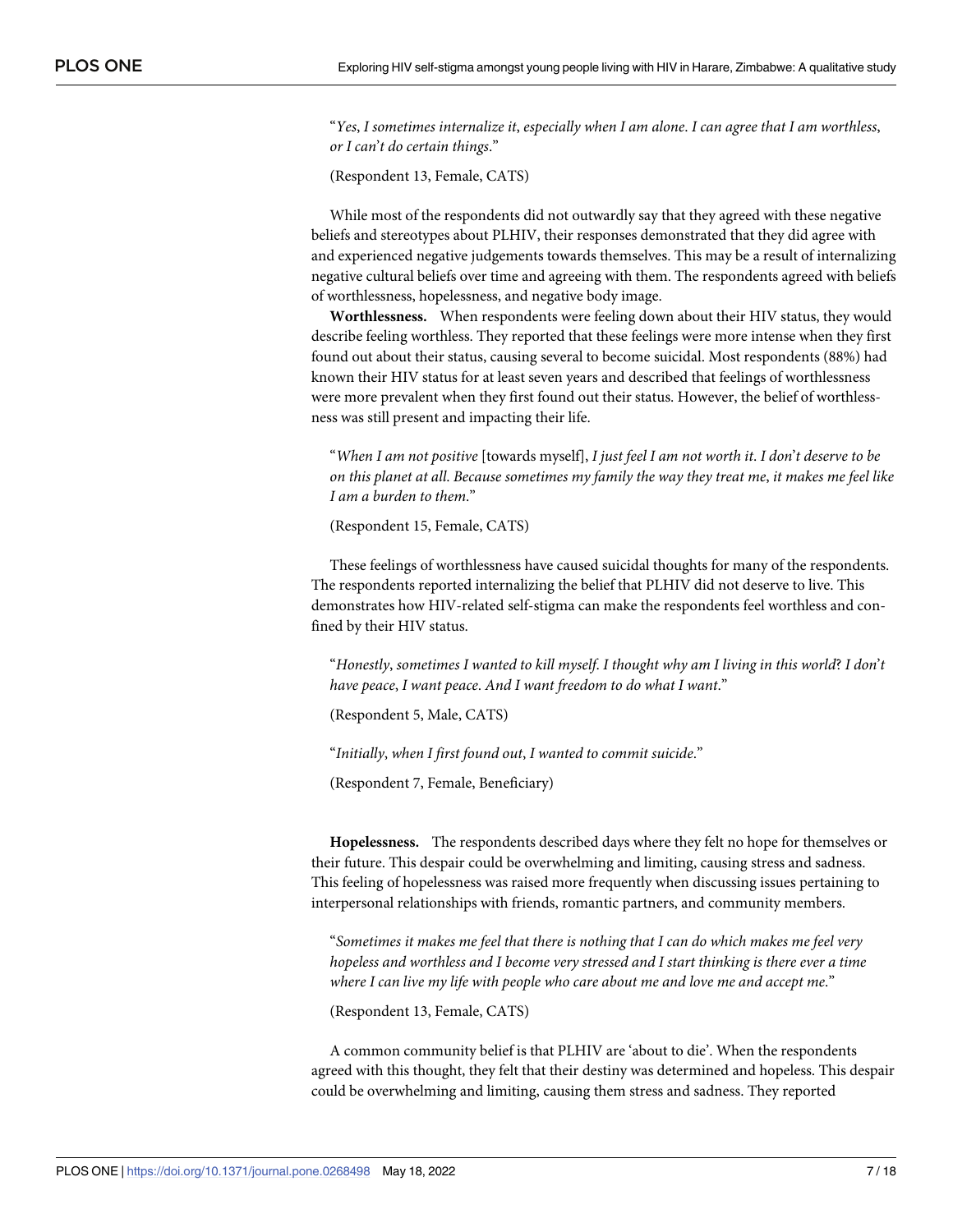<span id="page-7-0"></span>frequently asking themselves "why me?" They could not rationalize the suffering that their HIV had caused, making them feel hopeless.

"*Why only me*? *Why only me*? *Why am I the only HIV positive person in the house*? *Why*, *why*, *why*, *why*."

(Participant 1, Female, CATS)

*Negative body image*. Common stereotypes of PLHIV in Zimbabwe and elsewhere are that they are 'unclean' and able to spread HIV through touch [[7](#page-15-0), [34\]](#page-16-0). Although the respondents knew that these misconceptions were not true, they admitted to internalizing the negative beliefs.

"*Yeah*, *from the beginning I felt that I wasn*'*t worth sitting around people who are HIV nega*tive because I would feel that I was unclean and that I would make them dirty. It has gotten *better though*."

(Participant 14, Female, CATS)

These negative perceptions about their body made them feel like they smelled of HIV, should not sit next to people who are HIV negative, and that they could not be loved. This negative body image caused low self-esteem and inhibited the respondents from living their lives freely.

"*When I heard that I was HIV positive*, *it lowered my esteem*, *I started being reserved*. *I started disassociating with people*. *I felt the self-stigma*. *I could walk and think it is written on the wall*; *on my forehead you know*? *I would walk and think it is readable that you are HIV positive*. *That it can be seen*."

(Respondent 4, Male, Beneficiary)

#### **Application**

After becoming aware of and experiencing HIV-related stigma, the respondents reported internalizing negative judgements expressed by members of their community. The application of these beliefs onto experiences in their lives reinforced their self-stigma. The key themes of self-stigmatizing experiences that became evident in the interviews included disclosure difficulties, self-isolation, and relationship complications.

**Disclosure.** The respondents reported that disclosure was extremely difficult because a lot of trust and time was needed to be able to tell someone about their HIV status. Disclosure is challenging for these respondents because of negative disclosure experiences and their fears of being socially rejected.

"It is difficult to tell people that you are HIV positive because you will struggle to walk in the *community*, *in the neighborhood because people will humiliate you*, *they will shout at you*, *say terrible things about you because you are HIV positive*."

(Respondent 9, Male, CATS)

The respondents reported worrying that they would lose their friends if they disclosed their status due to the shame of HIV. Therefore, many respondents kept their HIV a secret, even to the detriment of their health by quitting their medication.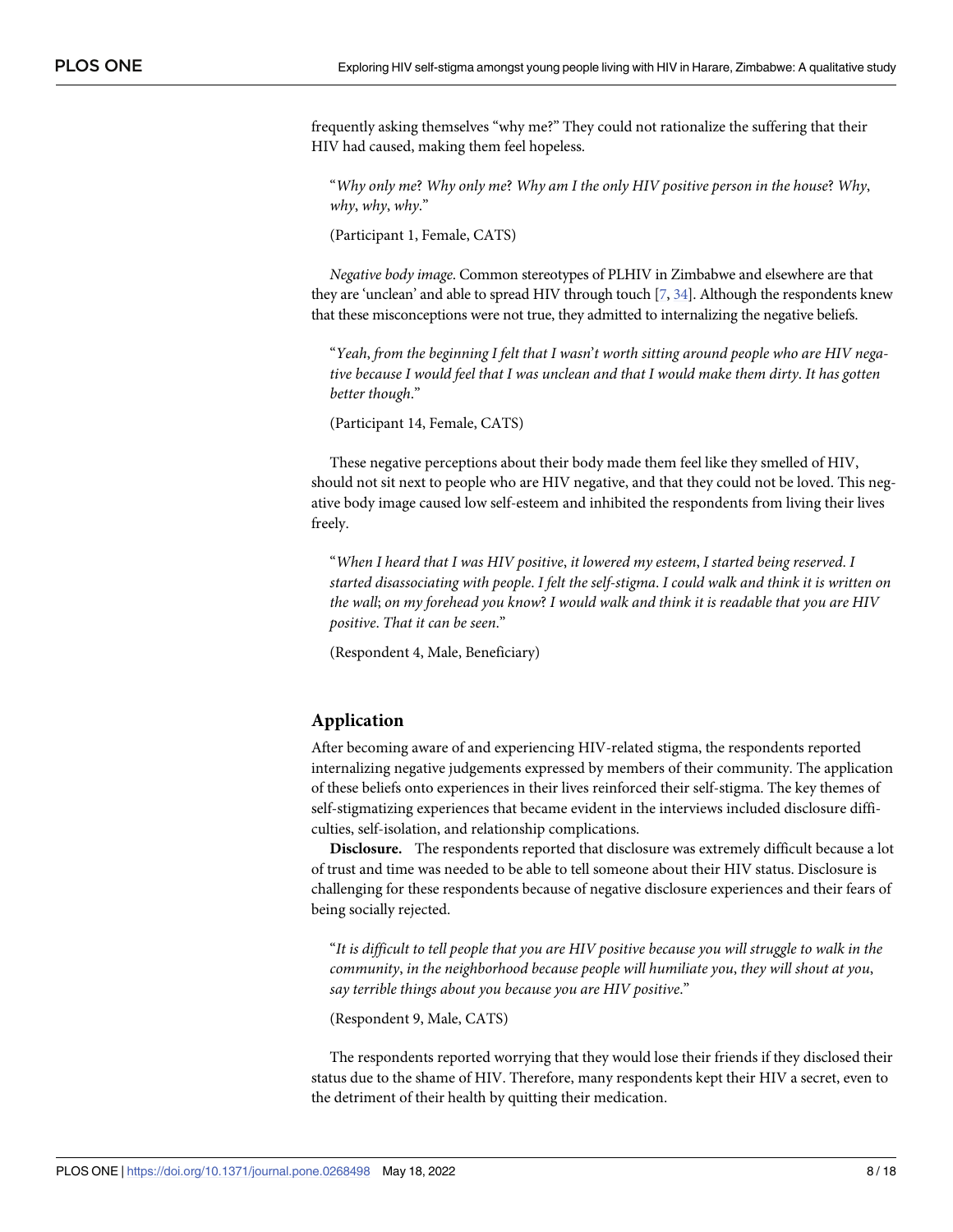"So, I was shy, I was embarrassed. Like I was still thinking, what will they say if they know I *am like this*? *Will they even accept me*? *So*, *I just quit my medication which was quite stupid*."

(Respondent 4, Male, Beneficiary)

"*So*, *my first year in high school*, *I was a boarder*, *and that was quite hard*. *You know you* have to take your medication, but you live in a dorm with I think 8 girls and you need that *privacy to take your medication*. *So*, *I had to quit*."

(Respondent 3, Female, Beneficiary)

**Isolation.** Isolation and feeling alone was a common theme in the interview responses. Respondents reported being left out by friends and family, feeling like they had no one to talk to, and self-isolating due to their status. This caused self-stigmatization and feelings of loneliness, shame and being silenced.

Respondents endured being left out and separated from other people because of their HIV status and the belief that PLHIV are dirty or dangerous. Misconceptions by others about the virus caused others to exclude the respondents, causing them to feel alone and 'unclean'.

"*My grandma used to say you guys have to sit there*, *you have to have your own cups*, *you* have to have your own things, you cannot share with others. So, it was so hard for me because *always I couldn*'*t do what other kids could do because I was always being separated from other kids*."

(Respondent 14, Female, CATS)

Experiences of stigma caused so much humiliation that the respondents felt deeply ashamed of their status and would isolate themselves. Respondents reported that their shame would hold them back from socializing with others, making them feel alone and without anyone to talk to.

"It is very painful, and I feel sad and sometimes I cry about it. And sometimes I feel that I *shouldn*'*t even walk in the street or do things*"

(Respondent 13, Female, CATS)

"It was really hard because I had no one to talk to. No one to express how I felt and even my *own family*, *they didn*'*t even understand*."

(Respondent 15, Female, CATS)

Respondents often felt alone because of their HIV status and unable to speak their minds. These feelings were perpetuated through self-stigmatization by believing they were not worthy enough to have a voice.

**Relationships.** Relationships were a significant source of stress and self-doubt for respondents. As adolescents and young adults, all respondents had either experienced being in a relationship or expressed wanting to date. However, this was complicated by fears of disclosure, experiences of rejection, and the status of their partners.

Respondents reported feeling hopeless about finding love and fearful about disclosing to a potential partner. By believing they were unlovable, respondents reported that they would self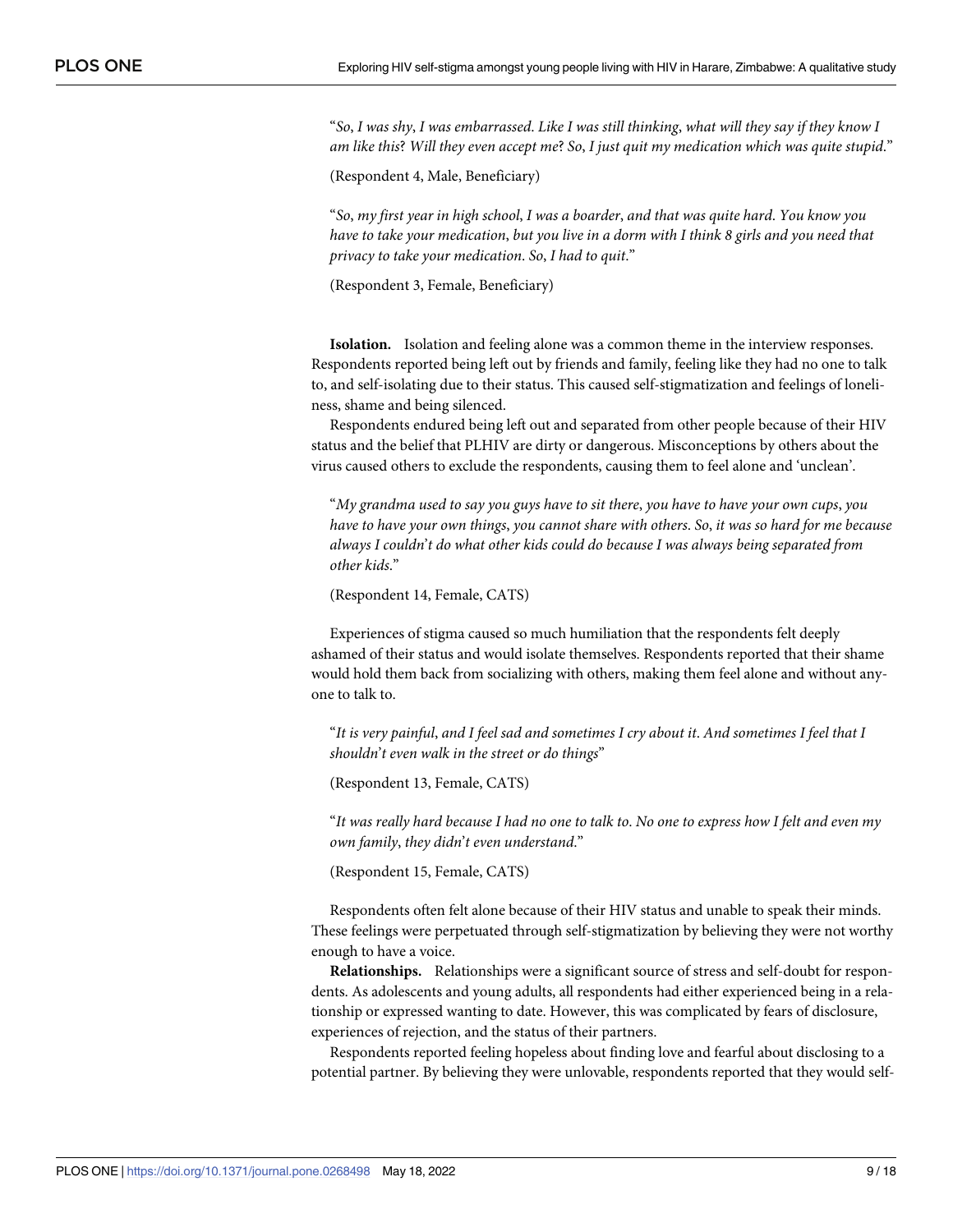<span id="page-9-0"></span>sabotage relationships by ending or not engaging in them. These feelings generally got better over time as respondents saw other PLHIV engage in relationships.

"She said that in the past she didn't use to date anyone because she was HIV positive and so *she thought that would result in her being rejected*."

(Respondent 13, Female, CATS. Translation from Shona by psychologist)

Many of the respondents had painful experiences of being rejected by a partner due to their HIV status. This led to most of the respondents to choose to date only HIV positive people in order to avoid disclosure. However, several respondents (44%) still expressed a desire to date someone not living with HIV.

"For me it was a big challenge because I was looking for another who was not HIV positive. I *wanted someone who was HIV negative to date*, *but the issue was disclosure*."

(Respondent 12, Male, CATS)

#### **Secondary themes**

Secondary themes are reported as important information that came up frequently, but were not as prevalent as the above-described themes. The secondary themes presented are gender differences and coping mechanisms.

**Gender differences.** The respondents were split evenly on whether they thought men and women experienced HIV-related self-stigma differently. While the interview responses demonstrated that men and women have the same self-stigmatizing beliefs, they suggested that the experiences of self-stigma could be more intense for women due to their already marginalized position in society [\[35\]](#page-16-0). Half of the respondents felt that experiences of HIV and self-stigma were worse for women.

"So, if a girl, if she's positive they will think she is characterless, or she has been sleeping around with a lot of boys. For the boys, if you are HIV positive, it doesn't really affect him as *much*."

(Respondent 1, Female, CATS)

"There is a difference between men and women... even if it's a couple, it is the woman who goes to the facility. So, she is the one who usually is labelled as having HIV or her reputation is *usually tarnished in the community because she is HIV positive*. *Whereas men are usually in hiding and not usually associated with infection even though they are HIV positive*"

(Respondent 12, Male, CATS)

**Coping strategies.** The respondents shared how they were able to better manage their HIV and reduce their negative thoughts. These coping strategies included counselling, support groups, hearing shared experiences, and medication adherence. These interventions and support from Africaid helped ease self-stigmatizing beliefs for the respondents.

"*I have had some group counselling with peers*, *with my primary counsellors at my facility*, *and some aunties at Zvandiri [Africaid]*. *They helped me a lot*."

(Respondent 12, Male, CATS)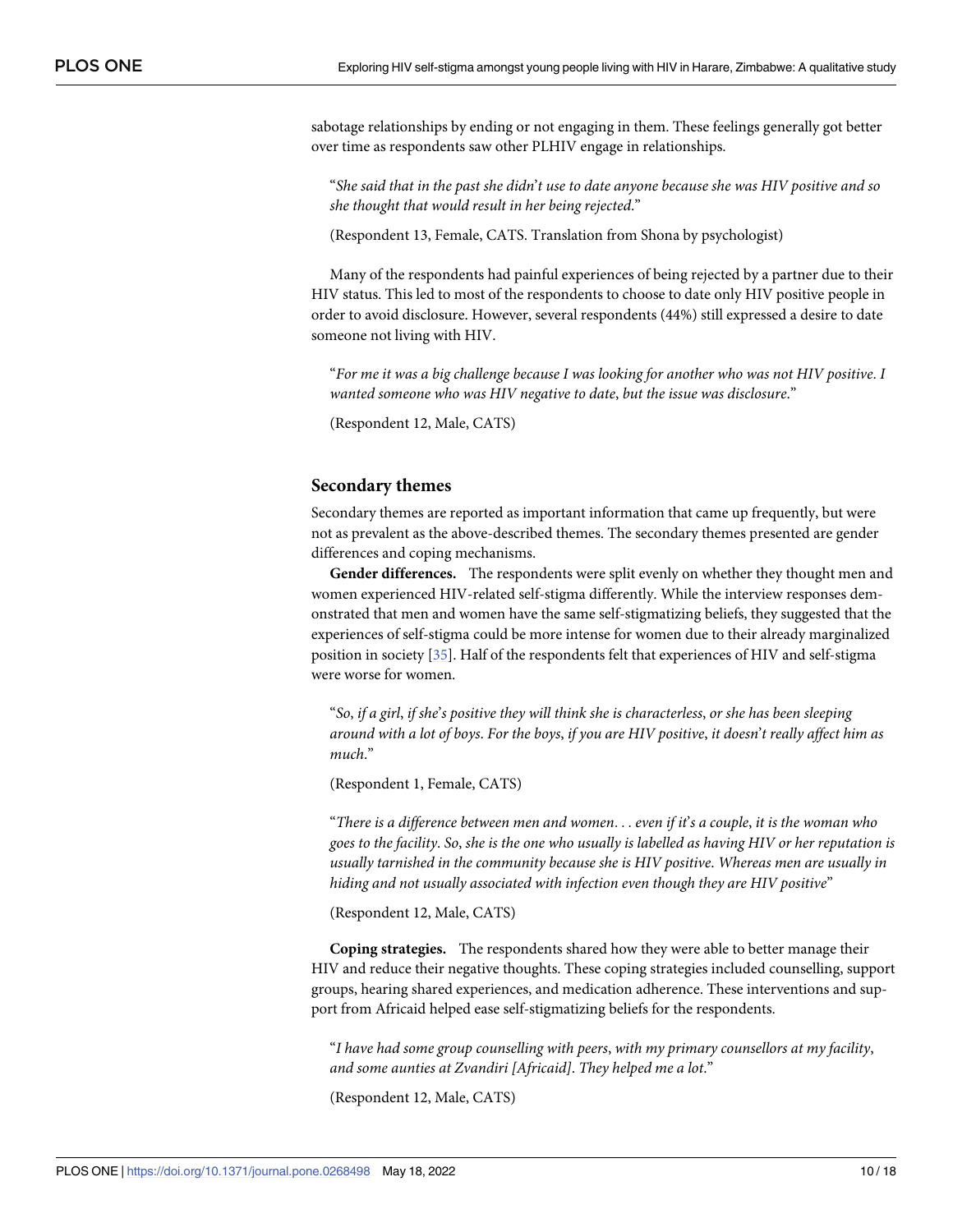<span id="page-10-0"></span>"*And so*, *when I started seeing others*, *my peers that were surviving*, *that were going to school*, *that were graduating from university I realized that this [stigmatizing thoughts] wasn*'*t true*, *that there was hope*."

(Respondent 13, Female, CATS)

# **Discussion**

Corrigan et al. (2009) defined self-stigmatization as a process in which a person becomes aware of negative stereotypes, finds that they agree with those judgements, and applies the stigmatized beliefs onto themselves [\[11\]](#page-15-0). The data was analyzed using this framework and the results of this study clearly report feelings, experiences, and beliefs that are consistent with Corrigan's definition of self-stigma. Respondents reported the beliefs and feelings of worthlessness, hopelessness, and negative body image. These negative self-perceptions were reinforced by the self-stigmatizing experiences of disclosure difficulties, isolation, and dating complications. Respondents all expressed having frequent (4 or more times a week) or occasional (once or twice a week) negative feelings towards themselves because of their HIV status.

All respondents were aware of the harmful stereotypes ascribed to PLHIV. They heard negative comments, witnessed intolerance, and endured personal humiliation as a direct result of their HIV status. There are several societal beliefs and cultural factors that made the respondents aware of HIV stigma. The negative association between HIV and the lesbian, gay, bisexual, transgender and queer/questioning (LGBTQ) community and the fact that acts of homosexuality are illegal in Zimbabwe adds additional stress and fear to PLHIV when disclosing their HIV status to friends, family, or partners-regardless of their sexuality [[23](#page-15-0)]. Despite most of the respondents being born with HIV, they still felt blamed for living with HIV and were associated with 'immoral' behaviors such as multiple sexual partners or drug use. Additionally, the respondents reported that being called in Shona the equivalent of "dead one" or "plagued one" led them to believe that their lives were hopeless. These stereotypes perpetuate negative conceptions of HIV and reinforced adverse cultural norms that the respondents internalized.

Not only were the respondents aware of the societal stereotypes of PLHIV, but they also agreed with many of the underlying beliefs associated with them. These negative self-perceptions included beliefs of worthlessness, hopelessness, and negative body image. These beliefs caused the respondents to feel limited in their agency to live their lives the way they wanted. However, the respondents explained that these beliefs were more intense when they first found out their diagnosis. Self-stigmatizing thoughts can decrease over time with proper interventions and are not a static experience. Most of the respondents had known their status for at least seven years. Therefore, it would be interesting to investigate further how self-stigmatizing beliefs vary with length of time knowing one's HIV status and mode of transmission.

Believing that their lives were worthless and hopeless caused many of the respondents to experience depression or suicidal thoughts. This led to emotional distress which resulted in poor adherence to anti-retroviral regimens. When they believed their lives were no longer worthwhile or feared they would be severely judged, the respondents decided to stop taking their medication. Without medication, the respondents experienced an increased viral count, causing extreme weight loss, and increased susceptibility to AIDS-related illnesses [\[36\]](#page-16-0). Additionally, these beliefs deeply impacted their ability to easily connect with friends or family, inhibiting them from a support network.

Interestingly, while the respondents felt hopeless in their personal relationships and ability to be accepted by their community, they generally did not feel hopeless when talking about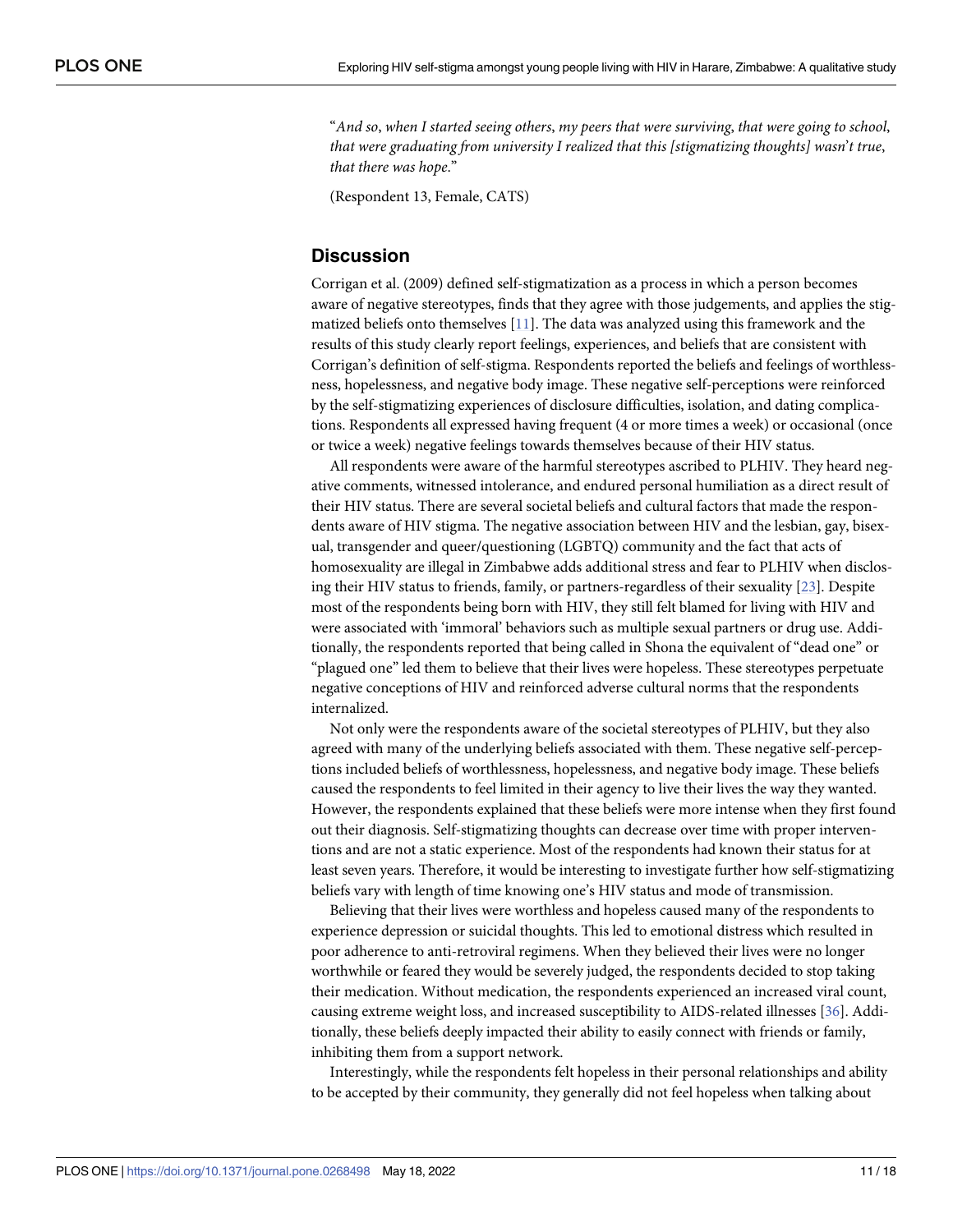<span id="page-11-0"></span>their career. Corrigan et al. (2009) explained that self-stigma can deter people from going after their dreams and careers due to feelings of worthlessness and hopelessness. However, in this study, most of the respondents explained that attending counselling sessions and seeing other PLHIV who had thriving careers were sources of inspiration and encouragement. Research has shown that support groups are a useful resource for facilitating self-acceptance and restoring the confidence that may be lost once one is diagnosed with a highly stigmatized infection such as HIV [\[20,](#page-15-0) [37\]](#page-16-0). This supports the transformative effects of support groups, however, these groups must also address self-stigmatizing beliefs that respondents' experience.

The respondents each spoke of several experiences in which they were aware of negative self-judgments including disclosure of their HIV status and dating with interpersonal relationships of paramount importance to this age group. As young adults, peer acceptance is extremely important for support and determining self-worth [[38](#page-16-0)]. It is an age where young people are trying to find their individuality, yet also desire community acceptance [\[38\]](#page-16-0). Study respondents reported that living with HIV created a tension between the need to be themselves while also maintaining social and community acceptance.

Respondents felt that by disclosing their HIV status, they would not be accepted by their community. This realization caused stress and fear in trying to decide whether to disclose to friends or family. Several of the respondents were still in school, a place that commonly facilitates gossip and social exclusion towards PLHIV [[39](#page-16-0)]. This caused most of the respondents to avoid disclosing their HIV status to anyone. However, the burden of this secret made many of the respondents feel shameful and stressed, leading them to avoid engagements with friends, skip doctor's appointments, and stop taking their medication. This caused both physical and emotional health problems for the respondents and likely explains the high rates of virological failure seen in this group [\[22,](#page-15-0) [27\]](#page-15-0).

By not disclosing or talking to anyone about their HIV, the respondents described an intense loneliness and isolation. It often was not that the respondents had literally no one to talk to. Instead, their self-stigmatizing beliefs made them feel so shameful and worthless that they were unable to initiate needed conversations for support. These feelings caused the respondents to self-isolate and pull away from friends, family, and social gatherings. Studies have shown that PLHIV silence themselves to avoid conflict, judgement, and to conform to societal standards [\[40,](#page-16-0) [41\]](#page-16-0). However, the respondents reported that the burden of living with the secret of their HIV status was extremely overwhelming to handle alone [\[41\]](#page-16-0).

The respondents were 18–24 years old, an age range where dating and relationships are often important and a priority  $[42]$  $[42]$  $[42]$ . This was clear because the topic was discussed at length in the interviews. However, as important as relationships were to them, dating also caused stress and complications for the respondents. Their self-stigmatizing beliefs made them feel hopeless to find a partner that would ever accept them. This was immensely saddening and discouraging for respondents who wished to start a family. Past rejection, abuse, and stigma caused low self-confidence and fear when trying to date or disclose to a partner. Studies have shown that anxiety and shame before or during disclosure in relationships are common for young adults with HIV [[43](#page-16-0), [44](#page-16-0)]. Therefore, when the respondents self-stigmatized, their shame normally caused them to end the relationship before they had to face disclosure. Beliefs of worthlessness and shame were most closely tied to dating and interpersonal relationships, indicating the importance of this topic.

Respondents who did decide to date, often found it easiest to date someone who also had HIV. This helped them to avoid the disclosure process and feel less ashamed. However, several of the respondents (44%) admitted to wishing they were dating someone who was HIV negative. This suggests deep rooted judgements towards themselves and HIV, because they could not even fully accept someone who shared in their same condition. There is little literature on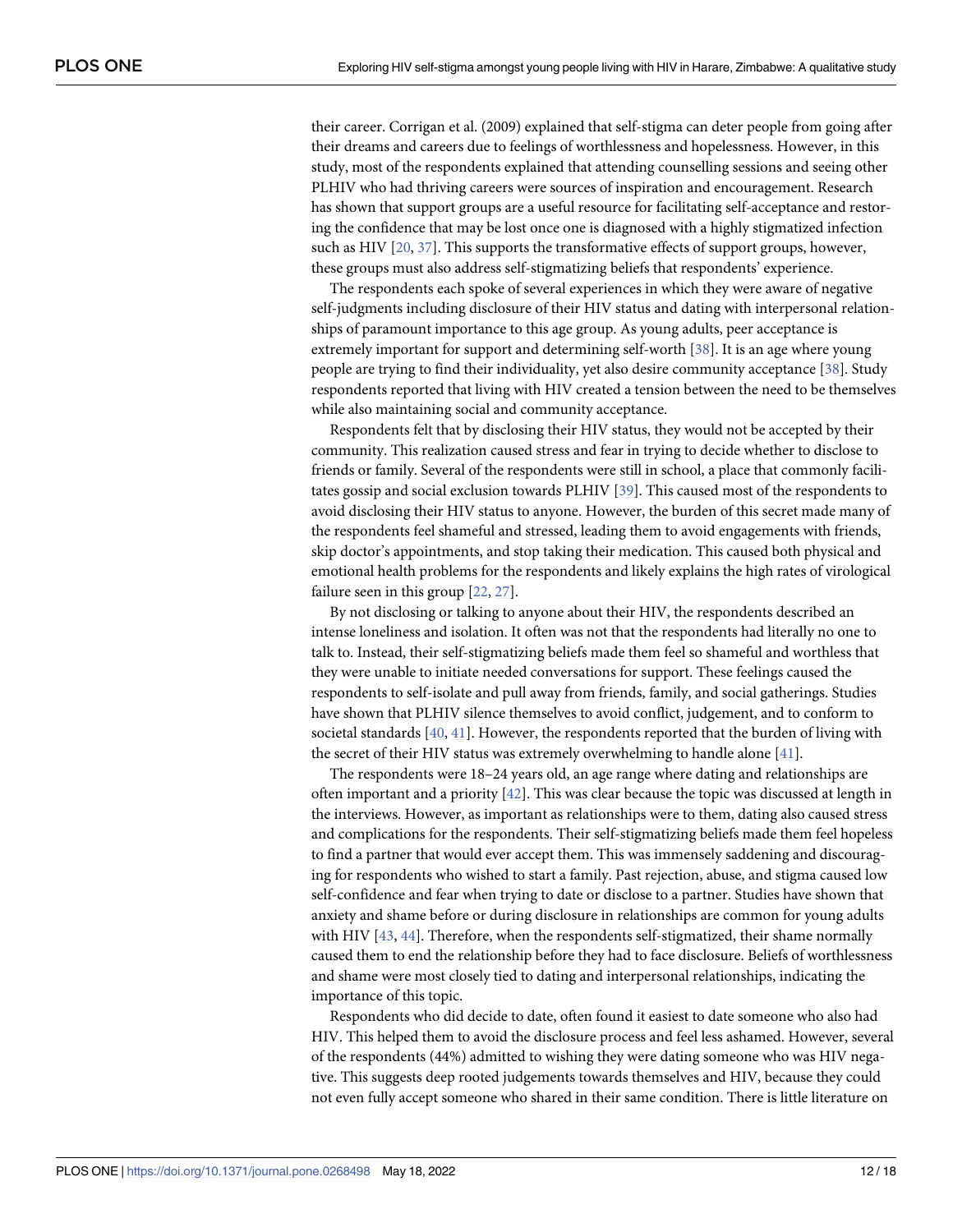<span id="page-12-0"></span>this phenomenon with PLHIV and dating, however, this stigmatization towards one's own group has been seen in other marginalized communities, such as those in the LGBTQ community and people with mental illnesses [[45](#page-16-0), [46](#page-16-0)]. These studies linked that those who experienced self-stigma could also stigmatize others within their group due to the negative beliefs they hold about their group identity [[45](#page-16-0), [46](#page-16-0)]. Therefore, further research should investigate the complicated experiences of self-stigma and dating in this age group due to its importance and influence on the respondents.

This study had a gender balance of 50% men and 50% women. Both sexes reported very similar beliefs and experiences of HIV-related self-stigma. They shared the same feelings of worthlessness, hopelessness and negative body image when dating, disclosing their status and feeling isolated. Yet, both men and women in the study felt that society was harsher and more discriminatory towards HIV positive women than men. Half of the women  $(n = 4)$  discussed the possibility that the increased prejudice they experienced as women caused them to selfstigmatize more often and more intensely than men. A study undertaken by Duffy (2005) concluded that women with HIV were more discriminated and more frequently blamed for spreading HIV in Zimbabwe than men [\[47\]](#page-16-0). Reidpath et al. (2005) explain that by holding two stigmatized identities in society, such as being woman and a person living with HIV, one can experience layered or additive stigma, which can increase the frequency and intensity of selfstigma [\[5\]](#page-14-0). This was only reported amongst half of women and we did not have quantitative scales to measure self-stigma intensity. Therefore, gender differences should be further explored as a potentially impactful aspect of self-stigma with a larger group of respondents.

Taking these findings into consideration for future interventions is critical in addressing HIV-related stigma. Study respondents were already receiving counselling and engaged in support groups. Additionally, most of the respondents were CATS which meant that they had training and on-going supervision in the provision of counselling which has been found to alleviate feelings of hopelessness, worthlessness, feeling unloved, isolation, depression and suicidality. That all of the respondents still reported self-stigmatizing beliefs despite the support highlights the need to specifically address self-stigma within the Zvandiri program (now in nine countries) and to remain mindful of CATS' own support needs. Previous research suggested a reduction in stigma among ALHIV supported by CATS [[48](#page-17-0)] and further suggested that engagement with CATS improves self-acceptance, self-worth and confidence [[20](#page-15-0), [49,](#page-17-0) [50\]](#page-17-0). Innovative strategies to both enhance and sustain this transformative effect should continue to be explored.

Importantly, our study suggests that context is hugely key in the way that HIV is understood and then impacts the way that PLHIV live with, and experience, HIV. This is especially salient in the colloquial references to PLHIV which condemn these individuals some kind of "half-life". As such, interventions that support PLHIV in general and AYALHIV in particular, need to be context-relevant if they are going to impact on self-stigma at all. Additionally, interventions should be systemically applied (i.e. policy and politics need to change attitudes at societal, community, household levels while HIV services build individual resilience in the meantime). It will be important to work across the entire socioecological framework since individuals are embedded within larger social systems and multiple levels of influence not only exist but are also interactive and reinforcing [\[51\]](#page-17-0).

Of note, our team is currently piloting a peer-led intervention to support AYALHIV in Zimbabwe on the journey from self-stigma to self-worth using a combination of inquiry-based stress reduction, music, art and creative expression (all have been previously run separately and successfully by the team) [\[13,](#page-15-0) [21,](#page-15-0) [52,](#page-17-0) [53\]](#page-17-0). Addressing and reducing self-stigma will likely enhance AYALHIV's confidence to take medication, disclose their status safely, and take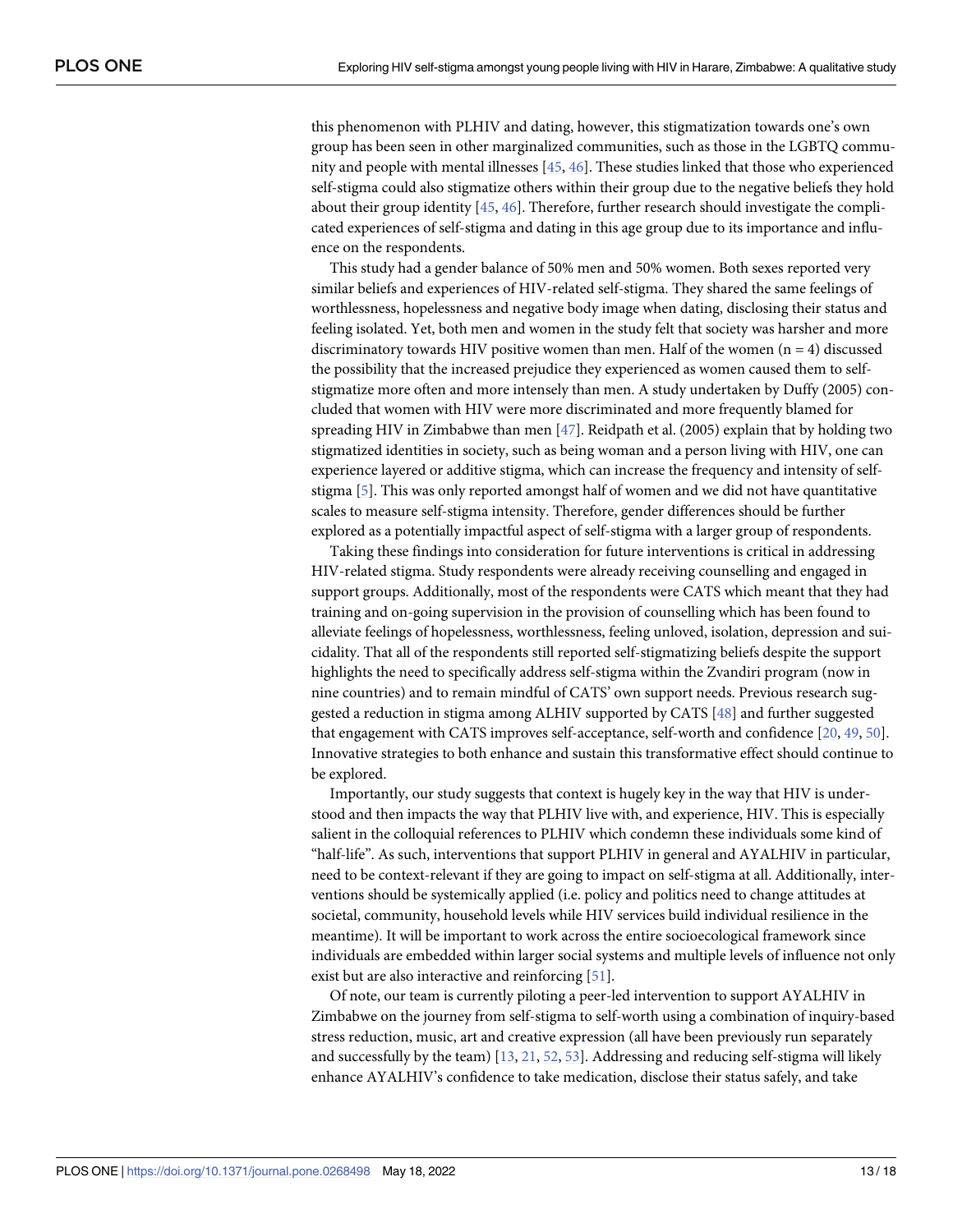<span id="page-13-0"></span>appropriate healthcare measures [[13](#page-15-0)]. The spiral effect will be the much-desired improvement in AYALHIV's clinical and psychosocial outcomes [[15](#page-15-0), [22](#page-15-0), [30\]](#page-16-0).

#### **Strengths and limitations**

As a qualitative study, this research reports in-depth accounts and analysis of the lived experiences of HIV self-stigma. The interviews helped create a rich description of the thoughts and beliefs that PLHIV experience about themselves. Since there are very few studies on HIV selfstigma, this study makes a valuable contribution to the understanding of this important issue and provides an opportunity for Africaid's Zvandiri programme and other HIV support interventions to specifically address the impacts of self-stigma.

There were some limitations to this study. CR, a non-Zimbabwean, led the interviews in English which may have made it difficult for respondents to connect with the researcher, in addition to creating a power imbalance [\[54\]](#page-17-0). A few of the respondents chose to respond to certain questions in Shona, which was translated live by the Zimbabwean psychologist (VM) present. Live translations have the potential to not capture all that was originally said or to be accidentally misinterpreted [\[55\]](#page-17-0).

Due to the COVID-19 pandemic, availability of respondents was limited; therefore, twelve of the sixteen respondents were CATS. CATS have been trained to help young people living with HIV and teach them coping mechanisms, so this type of training and knowledge about HIV may have had an impact on their responses. The CATS training and increased access to HIV resources could alter their beliefs and therefore potentially report lower levels of selfstigma than other PLHIV. This limits the generalizability of the results of the study because most young PLHIV do not have as easy access to HIV resources as the CATS do. However, the fact that CATS still reported HIV-related self-stigma despite their training and experience as peer counsellors indicates that self-stigma is still a pervasive and unaddressed issue.

COVID-19 also caused the interviews to be online over video call rather than in person. In person interviews are generally regarded as the preferred method for talking about sensitive issues, such as HIV, so that the respondent feels more comfortable [\[56\]](#page-17-0). Therefore, doing these interviews online could have inhibited the respondents from opening up as much as they may have wanted to about their HIV experiences. Despite these limitations, we still hope that we managed to elicit important self-stigma information that will inform stigma-reduction interventions.

# **Conclusions**

This study explored the beliefs, experiences, and impacts of HIV-related self-stigma amongst young adults living with HIV in Harare. The results of this study are critical to our understanding of how adolescents and young adults in Harare, Zimbabwe experience HIV-related selfstigma and will inform Africaid's Zvandiri programme and other HIV support intervention's efforts to address the impacts of self-stigma. Coping strategies for self-stigma that were helpful for the respondents should be incorporated into existing and future HIV interventions by addressing self-stigmatizing thoughts in counselling, support groups, inquiry-based stress reduction, art, meditation, and mindfulness techniques. This will help young adults struggling with HIV-related self-stigma to recognize their self-judgements and constructively change the way they view themselves. Additionally, engaging more young people in interventions that challenge self-stigma can help PLHIV build a community and support network that is clearly needed amongst this age group. By promoting awareness of self-stigma, PLHIV may be empowered to challenge the perspectives of others, attend social gatherings, talk to their partner about their HIV status, and proactively engage with HIV support services.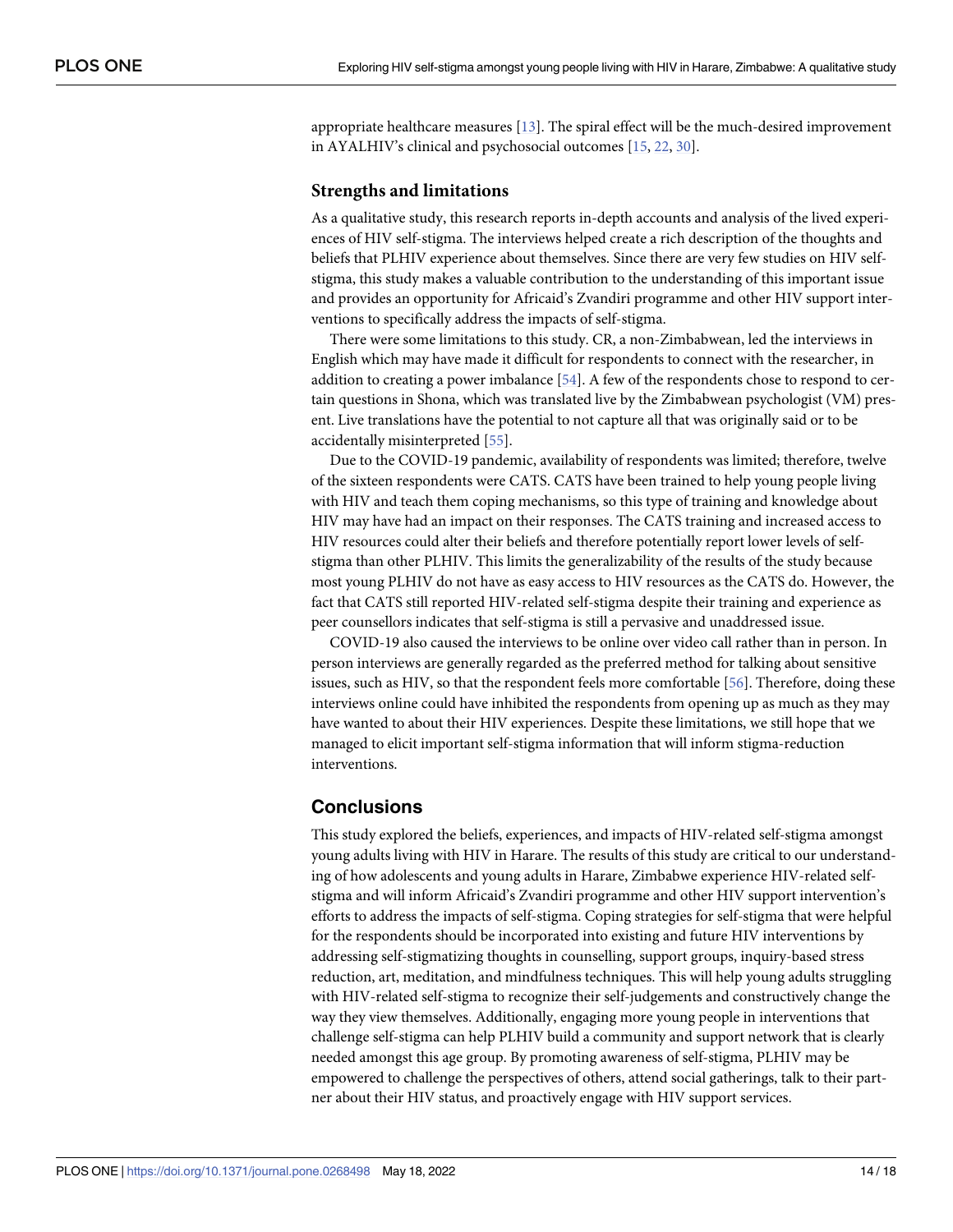# <span id="page-14-0"></span>**Supporting information**

**S1 [File.](http://www.plosone.org/article/fetchSingleRepresentation.action?uri=info:doi/10.1371/journal.pone.0268498.s001) Interview guide.** (DOCX)

#### **Acknowledgments**

We thank each of the study respondents, without whom this study would not have been possible.

## **Author Contributions**

**Conceptualization:** Camille Rich, Webster Mavhu, Nadine Ferris France, Vongai Munatsi, Elaine Byrne, Nicola Willis, Ann Nolan.

**Data curation:** Camille Rich, Webster Mavhu, Vongai Munatsi, Elaine Byrne, Ann Nolan.

**Formal analysis:** Camille Rich, Webster Mavhu, Vongai Munatsi, Elaine Byrne, Ann Nolan.

**Investigation:** Camille Rich, Vongai Munatsi.

- **Methodology:** Camille Rich, Webster Mavhu, Nadine Ferris France, Vongai Munatsi, Elaine Byrne, Ann Nolan.
- **Project administration:** Vongai Munatsi, Nicola Willis.
- **Resources:** Camille Rich, Webster Mavhu, Nadine Ferris France, Vongai Munatsi, Elaine Byrne, Nicola Willis.
- **Supervision:** Camille Rich, Webster Mavhu, Nadine Ferris France, Vongai Munatsi, Elaine Byrne, Nicola Willis, Ann Nolan.
- **Validation:** Camille Rich, Webster Mavhu, Nadine Ferris France, Vongai Munatsi, Elaine Byrne, Nicola Willis, Ann Nolan.
- **Visualization:** Camille Rich.
- **Writing – original draft:** Camille Rich, Webster Mavhu, Nadine Ferris France, Vongai Munatsi, Elaine Byrne, Nicola Willis, Ann Nolan.
- **Writing – review & editing:** Camille Rich, Webster Mavhu, Nadine Ferris France, Vongai Munatsi, Elaine Byrne, Nicola Willis, Ann Nolan.

#### **References**

- **[1](#page-1-0).** Mahajan AP, Sayles JN, Patel VA, Remien RH, Sawires SR, Ortiz DJ, et al. Stigma in the HIV/AIDS epidemic: a review of the literature and recommendations for the way forward. AIDS. 2008; 22 Suppl 2 (Suppl 2):S67–S79.
- **[2](#page-1-0).** UNAIDS warns that HIV-related stigma and discrimination is preventing people from accessing HIV services [press release]. Geneva: UNAIDS2017.
- **[3](#page-1-0).** Hutchinson P, Dhairyawan R. Shame, stigma, HIV: philosophical reflections. Medical humanities. 2017; 43(4):225–30. <https://doi.org/10.1136/medhum-2016-011179> PMID: [28790137](http://www.ncbi.nlm.nih.gov/pubmed/28790137)
- **4.** Kalichman SC, Simbayi LC, Cloete A, Mthembu PP, Mkhonta RN, Ginindza T. Measuring AIDS stigmas in people living with HIV/AIDS: the Internalized AIDS-Related Stigma Scale. AIDS Care. 2009; 21 (1):87–93. <https://doi.org/10.1080/09540120802032627> PMID: [19085224](http://www.ncbi.nlm.nih.gov/pubmed/19085224)
- **[5](#page-12-0).** Reidpath DD, Chan KY. A method for the quantitative analysis of the layering of HIV-related stigma. AIDS Care. 2005; 17(4):425–32. <https://doi.org/10.1080/09540120412331319769> PMID: [16036227](http://www.ncbi.nlm.nih.gov/pubmed/16036227)
- **[6](#page-1-0).** Saki M, Mohammad Khan Kermanshahi S, Mohammadi E, Mohraz M. Perception of Patients With HIV/ AIDS From Stigma and Discrimination. Iran Red Crescent Med J. 2015; 17(6):e23638–e. PMID: [26290751](http://www.ncbi.nlm.nih.gov/pubmed/26290751)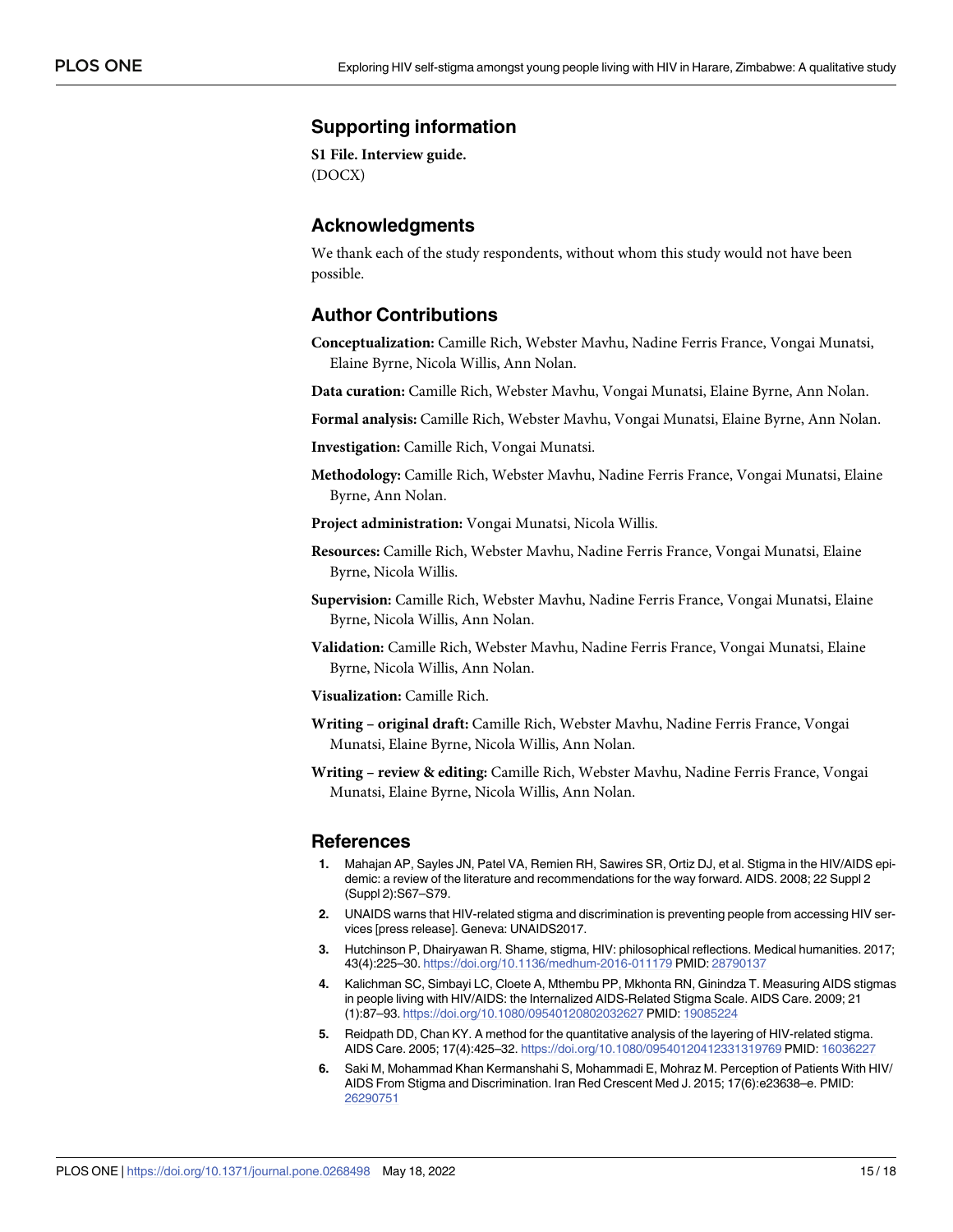- <span id="page-15-0"></span>**[7](#page-7-0).** Campbell C, Skovdal M, Madanhire C, Mugurungi O, Gregson S, Nyamukapa C. "We, the AIDS people. . .": How Antiretroviral Therapy Enables Zimbabweans Living With HIV/AIDS to Cope With Stigma. American Journal of Public Health. 2011; 101(6):1004–10. <https://doi.org/10.2105/AJPH.2010.202838> PMID: [21164081](http://www.ncbi.nlm.nih.gov/pubmed/21164081)
- **[8](#page-1-0).** Earnshaw VA, Smith LR, Chaudoir SR, Amico KR, Copenhaver MM. HIV Stigma Mechanisms and Well-Being Among PLWH: A Test of the HIV Stigma Framework. AIDS Behav. 2013; 17(5):1785–95. <https://doi.org/10.1007/s10461-013-0437-9> PMID: [23456594](http://www.ncbi.nlm.nih.gov/pubmed/23456594)
- **[9](#page-1-0).** Ferris-France N, Macdonald S, Conroy R, Chiroro P, Cheallaigh D, Nyamucheta M, et al. 'We are the change'—An innovative community-based response to address self-stigma: A pilot study focusing on people living with HIV in Zimbabwe. PLoS One. 2019. <https://doi.org/10.1371/journal.pone.0213465> PMID: [30818387](http://www.ncbi.nlm.nih.gov/pubmed/30818387)
- **[10](#page-1-0).** Watson AC, Corrigan P, Larson JE, Sells M. Self-stigma in people with mental illness. Schizophr Bull. 2007; 33(6):1312–8. <https://doi.org/10.1093/schbul/sbl076> PMID: [17255118](http://www.ncbi.nlm.nih.gov/pubmed/17255118)
- **[11](#page-3-0).** Corrigan PW, Larson JE, Rüsch N. Self-stigma and the "why try" effect: impact on life goals and evidence-based practices. World Psychiatry. 2009; 8(2):75–81. [https://doi.org/10.1002/j.2051-5545.2009.](https://doi.org/10.1002/j.2051-5545.2009.tb00218.x) [tb00218.x](https://doi.org/10.1002/j.2051-5545.2009.tb00218.x) PMID: [19516923](http://www.ncbi.nlm.nih.gov/pubmed/19516923)
- **[12](#page-1-0).** Ma PHX, Chan ZCY, Loke AY. Self-Stigma Reduction Interventions for People Living with HIV/AIDS and Their Families: A Systematic Review. AIDS Behav. 2019; 23(3):707–41. [https://doi.org/10.1007/](https://doi.org/10.1007/s10461-018-2304-1) [s10461-018-2304-1](https://doi.org/10.1007/s10461-018-2304-1) PMID: [30298241](http://www.ncbi.nlm.nih.gov/pubmed/30298241)
- **[13](#page-13-0).** Ferris France N, Macdonald SH, Conroy RR, Chiroro P, Ni Cheallaigh D, Nyamucheta M, et al. '': A pilot study focusing on people living with HIV in Zimbabwe. PLoS One. 2019; 14(2):e0210152. [https://doi.](https://doi.org/10.1371/journal.pone.0210152) [org/10.1371/journal.pone.0210152](https://doi.org/10.1371/journal.pone.0210152) PMID: [30759114](http://www.ncbi.nlm.nih.gov/pubmed/30759114)
- **[14](#page-1-0).** France NF, McDonald SH, Conroy RR, Byrne E, Mallouris C, Hodgson I, et al. "An unspoken world of unspoken things": a study identifying and exploring core beliefs underlying self-stigma among people living with HIV and AIDS in Ireland. Swiss Med Wkly. 2015; 145:w14113. [https://doi.org/10.4414/smw.](https://doi.org/10.4414/smw.2015.14113) [2015.14113](https://doi.org/10.4414/smw.2015.14113) PMID: [25768695](http://www.ncbi.nlm.nih.gov/pubmed/25768695)
- **[15](#page-13-0).** Katz IT, Ryu AE, Onuegbu AG, Psaros C, Weiser SD, Bangsberg DR, et al. Impact of HIV-related stigma on treatment adherence: systematic review and meta-synthesis. J Int AIDS Soc. 2013; 16(3 Suppl 2):18640. <https://doi.org/10.7448/IAS.16.3.18640> PMID: [24242258](http://www.ncbi.nlm.nih.gov/pubmed/24242258)
- **[16](#page-2-0).** Simbayi LC, Kalichman S, Strebel A, Cloete A, Henda N, Mqeketo A. Internalized stigma, discrimination, and depression among men and women living with HIV/AIDS in Cape Town, South Africa. Soc Sci Med. 2007; 64(9):1823–31. <https://doi.org/10.1016/j.socscimed.2007.01.006> PMID: [17337318](http://www.ncbi.nlm.nih.gov/pubmed/17337318)
- **[17](#page-2-0).** Hasan MT, Nath SR, Khan NS, Akram O, Gomes TM, Rashid SF. Internalized HIV/AIDS-related stigma in a sample of HIV-positive people in Bangladesh. J Health Popul Nutr. 2012; 30(1):22–30. [https://doi.](https://doi.org/10.3329/jhpn.v30i1.11272) [org/10.3329/jhpn.v30i1.11272](https://doi.org/10.3329/jhpn.v30i1.11272) PMID: [22524116](http://www.ncbi.nlm.nih.gov/pubmed/22524116)
- **[18](#page-2-0).** UNAIDS. Global HIV & AIDS Statistics-2019 Fact Sheet. UNAIDS. 2019.
- **[19](#page-2-0).** UNAIDS. Zimbabwe. UNAIDS. 2018.
- **[20](#page-11-0).** Mavhu W, Berwick J, Chirawu P, Makamba M, Copas A, Dirawo J, et al. Enhancing Psychosocial Support for HIV Positive Adolescents in Harare, Zimbabwe. PLoS One. 2013; 8(7):e70254. [https://doi.org/](https://doi.org/10.1371/journal.pone.0070254) [10.1371/journal.pone.0070254](https://doi.org/10.1371/journal.pone.0070254) PMID: [23894625](http://www.ncbi.nlm.nih.gov/pubmed/23894625)
- **[21](#page-12-0).** Willis N, Mavhu W, Wogrin C, Mutsinze A, Kagee A. Understanding the experience and manifestation of depression in adolescents living with HIV in Harare, Zimbabwe. PLoS One. 2018; 13(1):e0190423. <https://doi.org/10.1371/journal.pone.0190423> PMID: [29298326](http://www.ncbi.nlm.nih.gov/pubmed/29298326)
- **[22](#page-11-0).** Mavhu W, Willis N, Mufuka J, Bernays S, Tshuma M, Mangenah C, et al. Effect of a differentiated service delivery model on virological failure in adolescents with HIV in Zimbabwe (Zvandiri): a cluster-randomised controlled trial. Lancet Glob Health. 2020; 8(2):e264–e75. [https://doi.org/10.1016/S2214-](https://doi.org/10.1016/S2214-109X%2819%2930526-1) [109X\(19\)30526-1](https://doi.org/10.1016/S2214-109X%2819%2930526-1) PMID: [31924539](http://www.ncbi.nlm.nih.gov/pubmed/31924539)
- **[23](#page-2-0).** Mawadza A. Stigma and HIV/AIDS Discourse in ZImbabwe. Alternation. 2004; 11(2):420–39.
- **[24](#page-2-0).** Casale M, Carlqvist A, Cluver L. Recent Interventions to Improve Retention in HIV Care and Adherence to Antiretroviral Treatment Among Adolescents and Youth: A Systematic Review. AIDS Patient Care STDS. 2019; 33(6):237–52. <https://doi.org/10.1089/apc.2018.0320> PMID: [31166783](http://www.ncbi.nlm.nih.gov/pubmed/31166783)
- **[25](#page-2-0).** Boerma RS, Boender TS, Bussink AP, Calis JC, Bertagnolio S, Rinke de Wit TF, et al. Suboptimal Viral Suppression Rates Among HIV-Infected Children in Low- and Middle-Income Countries: A Meta-analysis. Clin Infect Dis. 2016; 63(12):1645–54. <https://doi.org/10.1093/cid/ciw645> PMID: [27660236](http://www.ncbi.nlm.nih.gov/pubmed/27660236)
- **[26](#page-2-0).** Arrey AE, Bilsen J, Lacor P, Deschepper R. "People don't know that I'm HIV positive": self-stigma in the lives of sub-Saharan African migrant women in Belgium. Global Advanced Research Journal of Medicine and Medical Science. 2015; 4.
- **[27](#page-11-0).** Ferrand RA, Simms V, Dauya E, Bandason T, McHugh G, Mujuru H, et al. The effect of communitybased support for caregivers on the risk of virological failure in children and adolescents with HIV in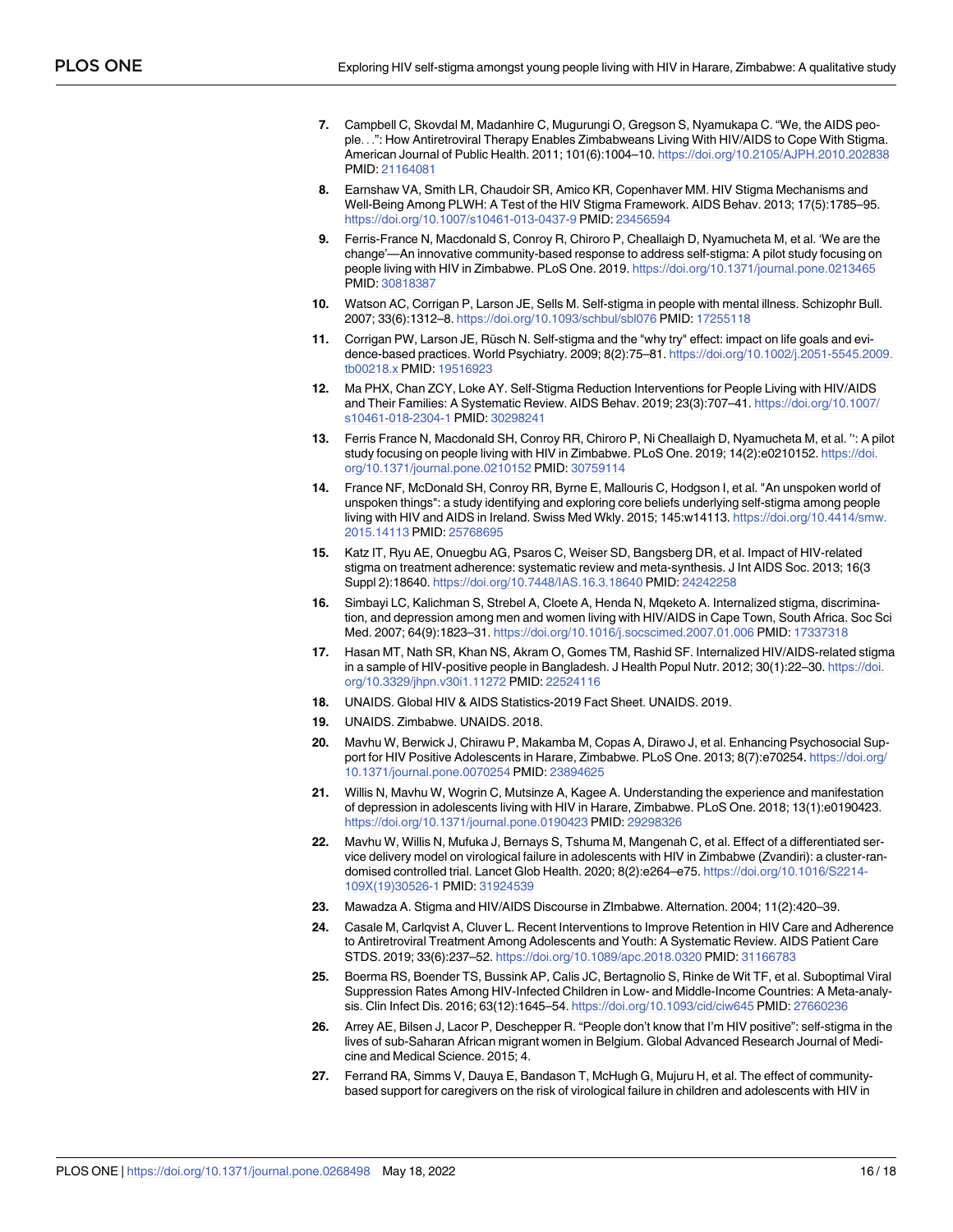Harare, Zimbabwe (ZENITH): an open-label, randomised controlled trial. Lancet Child Adolesc Health. 2017; 1(3):175–83. [https://doi.org/10.1016/S2352-4642\(17\)30051-2](https://doi.org/10.1016/S2352-4642%2817%2930051-2) PMID: [29104904](http://www.ncbi.nlm.nih.gov/pubmed/29104904)

- <span id="page-16-0"></span>**[28](#page-2-0).** Enane LA, Vreeman RC, Foster C. Retention and adherence: global challenges for the long-term care of adolescents and young adults living with HIV. Curr Opin HIV AIDS. 2018; 13(3):212–9. [https://doi.](https://doi.org/10.1097/COH.0000000000000459) [org/10.1097/COH.0000000000000459](https://doi.org/10.1097/COH.0000000000000459) PMID: [29570471](http://www.ncbi.nlm.nih.gov/pubmed/29570471)
- **[29](#page-2-0).** WHO. Health for the World's Adolescents: A second chance in the second decade. Geneva: WHO; 2014.
- **[30](#page-2-0).** Willis N, Napei T, Armstrong A, Jackson H, Apollo T, Mushavi A, et al. Zvandiri-Bringing a Differentiated Service Delivery Program to Scale for Children, Adolescents, and Young People in Zimbabwe. J Acquir Immune Defic Syndr. 2018; 78 Suppl 2:S115–S23.
- **[31](#page-3-0).** Amineh R, Asl H. Review of Constructivism and Social Constructivism. Journal of Social Sciences, Literature and Language. 2015; 1:9–16.
- **[32](#page-3-0).** Teater B. Social Work Theory. In: Wright JD, editor. International Encyclopedia of the Social and Behavioral Sciences. 2: Elsevier Ltd; 2015.
- **[33](#page-5-0).** Earnshaw VA, Smith LR, Chaudoir SR, Lee IC, Copenhaver MM. Stereotypes about people living with HIV: implications for perceptions of HIV risk and testing frequency among at-risk populations. AIDS education and prevention: official publication of the International Society for AIDS Education. 2012; 24 (6):574–81. <https://doi.org/10.1521/aeap.2012.24.6.574> PMID: [23206205](http://www.ncbi.nlm.nih.gov/pubmed/23206205)
- **[34](#page-7-0).** Judgeo N, Moalusi KP. My secret: the social meaning of HIV/AIDS stigma. SAHARA J. 2014; 11(1):76– 83. <https://doi.org/10.1080/17290376.2014.932302> PMID: [24980478](http://www.ncbi.nlm.nih.gov/pubmed/24980478)
- **[35](#page-9-0).** Loutfy M, Logie C, Zhang Y, Blitz S, Margolese S, Tharao W, et al. Gender and Ethnicity Differences in HIV related Stigma Experienced by People Living with HIV in Ontario Canada. PLoS One. 2012; 7(12). <https://doi.org/10.1371/journal.pone.0048168> PMID: [23300514](http://www.ncbi.nlm.nih.gov/pubmed/23300514)
- **[36](#page-10-0).** Bae JW, Guyer W, Grimm K, Altice FL. Medication persistence in the treatment of HIV infection: a review of the literature and implications for future clinical care and research. AIDS. 2011; 25(3). [https://](https://doi.org/10.1097/QAD.0b013e328340feb0) [doi.org/10.1097/QAD.0b013e328340feb0](https://doi.org/10.1097/QAD.0b013e328340feb0) PMID: [21239892](http://www.ncbi.nlm.nih.gov/pubmed/21239892)
- **[37](#page-11-0).** Mupambireyi Z, Bernays S, Bwakura-Dangarembizi M, Cowan FM. "I don't feel shy because I will be among others who are just like me. . .": The role of support groups for children perinatally infected with HIV in Zimbabwe. Child Youth Serv Rev. 2014; 45:106–13. [https://doi.org/10.1016/j.childyouth.2014.](https://doi.org/10.1016/j.childyouth.2014.03.026) [03.026](https://doi.org/10.1016/j.childyouth.2014.03.026) PMID: [25284920](http://www.ncbi.nlm.nih.gov/pubmed/25284920)
- **[38](#page-11-0).** Kim J. The effect of peers on HIV infection expectations among Malawian adolescents: Using an instrumental variables/school fixed effect approach. Soc Sci Med. 2016; 152:61–9. [https://doi.org/10.1016/j.](https://doi.org/10.1016/j.socscimed.2016.01.036) [socscimed.2016.01.036](https://doi.org/10.1016/j.socscimed.2016.01.036) PMID: [26840771](http://www.ncbi.nlm.nih.gov/pubmed/26840771)
- **[39](#page-11-0).** McElhaney KB, Antonishak J, Allen JP. "They like me, they like me not": popularity and adolescents' perceptions of acceptance predicting social functioning over time. Child Dev. 2008; 79(3):720–31. <https://doi.org/10.1111/j.1467-8624.2008.01153.x> PMID: [18489423](http://www.ncbi.nlm.nih.gov/pubmed/18489423)
- **[40](#page-11-0).** Dale SK, Cohen MH, Kelso GA, Cruise RC, Weber KM, Watson C, et al. Resilience among women with HIV: Impact of silencing the self and socioeconomic factors. Sex Roles. 2014; 70(5–6):221–31. [https://](https://doi.org/10.1007/s11199-014-0348-x) [doi.org/10.1007/s11199-014-0348-x](https://doi.org/10.1007/s11199-014-0348-x) PMID: [24932061](http://www.ncbi.nlm.nih.gov/pubmed/24932061)
- **[41](#page-11-0).** Enriquez M, Kelly PJ, Witt J, Rodriguez L, Lopez N, Smueles J, et al. Silence is not golden: invisible Latinas living with HIV in the Midwest. J Immigr Minor Health. 2010; 12(6):932–9. [https://doi.org/10.1007/](https://doi.org/10.1007/s10903-010-9346-4) [s10903-010-9346-4](https://doi.org/10.1007/s10903-010-9346-4) PMID: [20455080](http://www.ncbi.nlm.nih.gov/pubmed/20455080)
- **[42](#page-11-0).** Xia M, Fosco GM, Lippold MA, Feinberg ME. A Developmental Perspective on Young Adult Romantic Relationships: Examining Family and Individual Factors in Adolescence. Journal of youth and adolescence. 2018; 47(7):1499–516. <https://doi.org/10.1007/s10964-018-0815-8> PMID: [29435787](http://www.ncbi.nlm.nih.gov/pubmed/29435787)
- **[43](#page-11-0).** Hosek SG, Harper GW, Domanico R. Psychological and Social Difficulties of Adolescents Living With HIV: A Qualitative Analysis. Journal of Sex Education and Therapy. 2000; 25(4):269–76.
- **[44](#page-11-0).** Harper GW, Lemos D, Hosek SG. Stigma reduction in adolescents and young adults newly diagnosed with HIV: findings from the Project ACCEPT intervention. AIDS Patient Care STDS. 2014; 28(10):543– 54. <https://doi.org/10.1089/apc.2013.0331> PMID: [25216106](http://www.ncbi.nlm.nih.gov/pubmed/25216106)
- **[45](#page-12-0).** Knaak S, Mantler E, Szeto A. Mental illness-related stigma in healthcare: Barriers to access and care and evidence-based solutions. Healthc Manage Forum. 2017; 30(2):111–6. [https://doi.org/10.1177/](https://doi.org/10.1177/0840470416679413) [0840470416679413](https://doi.org/10.1177/0840470416679413) PMID: [28929889](http://www.ncbi.nlm.nih.gov/pubmed/28929889)
- **[46](#page-12-0).** Puckett JA, Newcomb ME, Ryan DT, Swann G, Garofalo R, Mustanski B. Internalized Homophobia and Perceived Stigma: A Validation Study of Stigma Measures in a Sample of Young Men who Have Sex with Men. Sex Res Social Policy. 2017; 14(1):1–16. <https://doi.org/10.1007/s13178-016-0258-5> PMID: [28824733](http://www.ncbi.nlm.nih.gov/pubmed/28824733)
- **[47](#page-12-0).** Duffy L. Culture and Context of HIV Prevention in Rural Zimbabwe: The Influence of Gender Inequality. Journal of Transcultural Nursing. 2005; 16:23–31. <https://doi.org/10.1177/1043659604270962> PMID: [15608096](http://www.ncbi.nlm.nih.gov/pubmed/15608096)